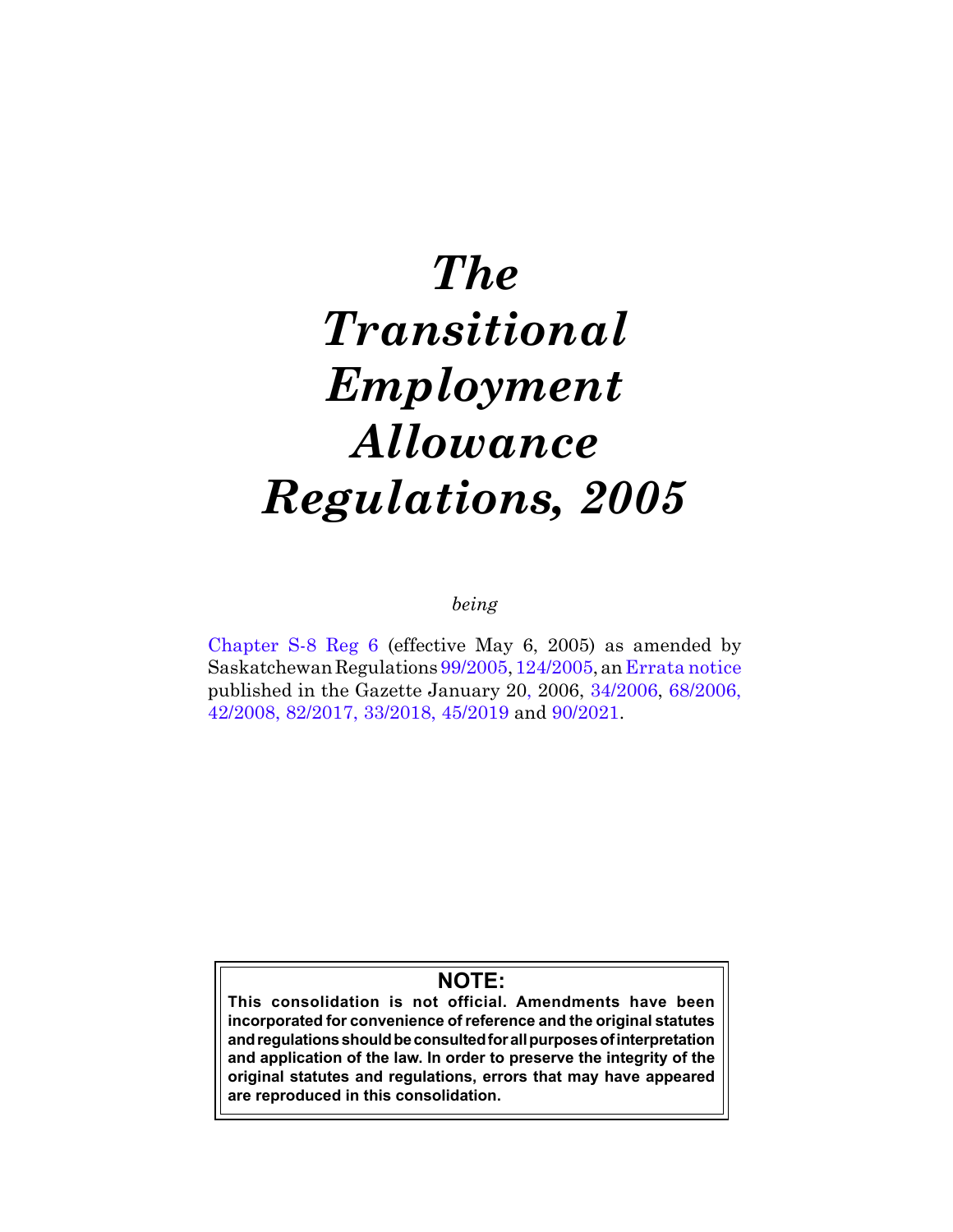# Table of Contents

- Title
- Interpretation
- Program continued
- 3.1 Closure date cessation of transitional employment allowance
- Eligibility for allowance
- Eligibility of client
- Eligible family members
- Budget deficit
- Income
- Duration of allowance category A clients
- Duration of allowance category B clients
- Duration of allowance family members
- Repealed
- Repealed
- Effect of eligibility on payment of assistance
- Amount of transitional employment allowance
- Allowances for general living expenses
- Northern food allowance
- Utilities allowance
- Allowance for employment-related costs
- Allowance for relocation costs
- Allowance for child care costs
- Payment of allowance
- Lost, stolen or forged cheques
- Supplementary health benefits
- Temporary assistance in special circumstances
- 25.1 School expenses allowance
- 25.2 Temporary energy cost allowance
- Report of changes
- Reassessment
- Termination
- Notice of change in amount, termination
- Reconsideration
- Appeal
- Further appeal
- Interim allowance pending appeal
- R.R.S. c.S-8 Reg 5 repealed
- Transitional
- 35.2 Transitional (2021) closure date
- 35.1 Transitional (2019) applications
- Coming into force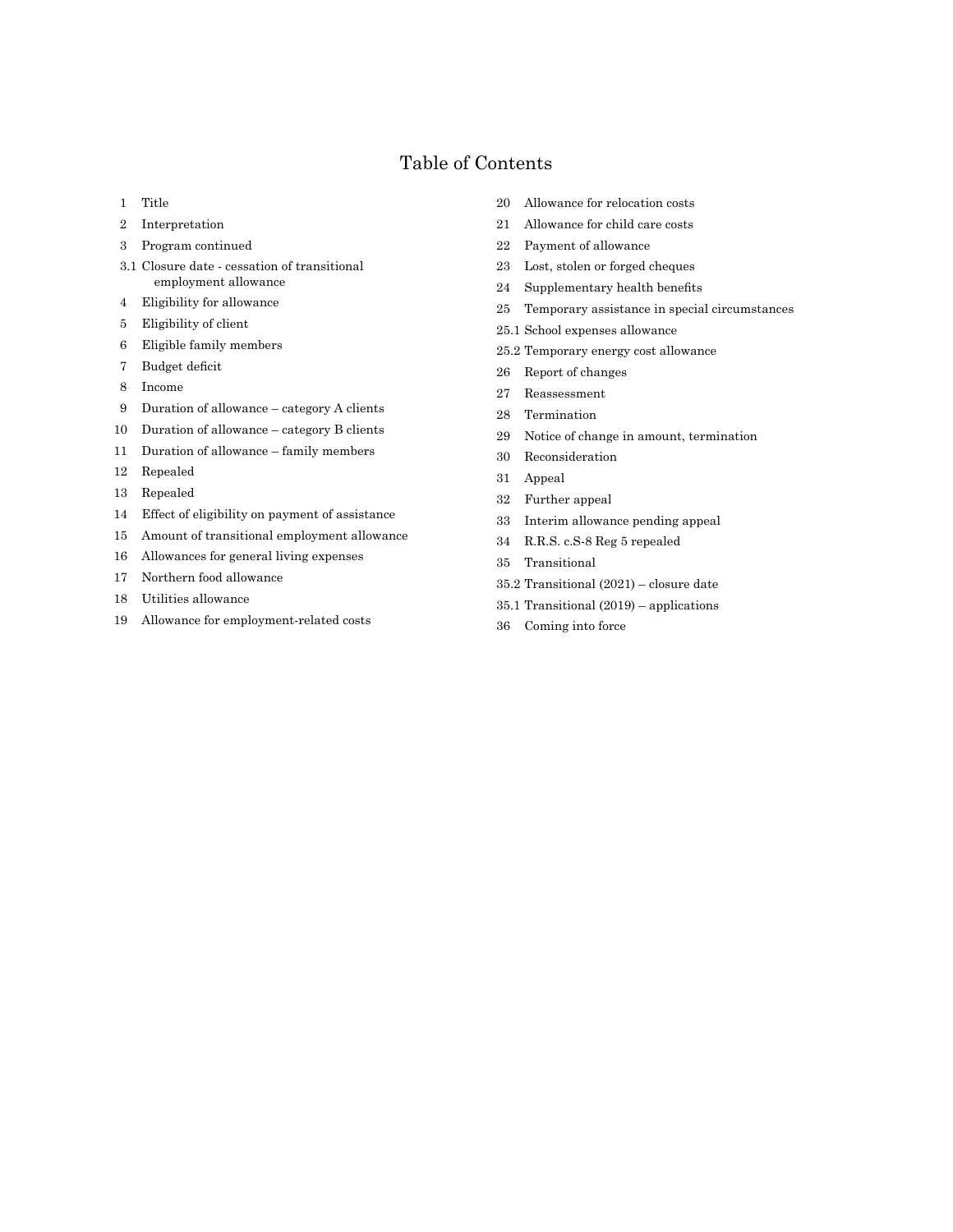# **CHAPTER S-8 REG 6**

## *The Saskatchewan Assistance Act*

#### **Title**

**1** These regulations may be cited as *The Transitional Employment Allowance Regulations, 2005.*

### **Interpretation**

**2** In these regulations:

- (a) **"Act"** means *The Saskatchewan Assistance Act*;
- (b) **Repealed.** 5 Jly 2019 SR 45/2019 s3.

(c) **"category A client"** means an individual whose eligibility for a transitional employment allowance is determined pursuant to subsection 5(4);

(d) **"category B client"** means an individual whose eligibility for a transitional employment allowance is determined pursuant to subsection 5(5);

(e) **"child"** means an individual who is under 18 years of age, and includes an individual who attains the age of 18 years during the entire month in which the individual attains that age;

(f) **"client"** means an individual who has been determined to be eligible for a transitional employment allowance;

(g) **"eligible family member"** means, with respect to an individual, a member of the family unit of the individual who is determined pursuant to section 6 to be an eligible family member;

(h) **"excess asset"** means:

(i) residential property other than the principal residence of the individual; or

(ii) real or personal property used in a farming or business operation of the individual or a member of the individual's family unit other than property that, in the opinion of a unit administrator, is essential to the farming or business operation;

- (i) **"family unit"** means, with respect to an individual:
	- (i) the individual;
	- (ii) the individual's spouse, if any; and

(iii) the children, if any, of the individual or the individual's spouse, including any children to whom the individual or the individual's spouse stands *in loco parentis*;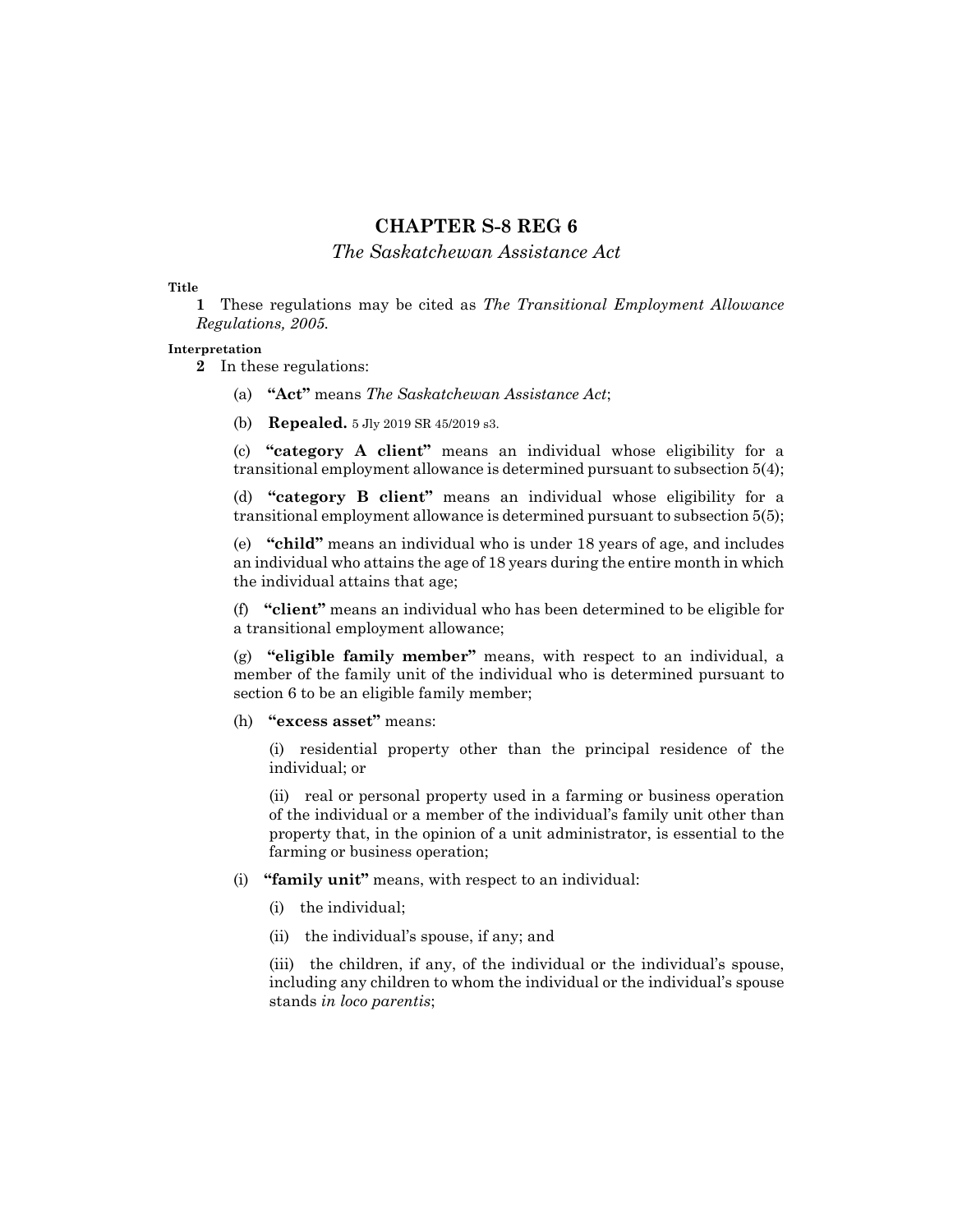## (j) **"liquid asset"** means:

- (i) cash on hand;
- (ii) an amount on deposit in a financial institution;
- (iii) the realizable value of:
	- (A) a stock, bond or other security;
	- (B) a mortgage or agreement for sale;
	- (C) an insurance policy;
	- (D) a bequest pursuant to a will;
	- (E) an award of damages pursuant to a court decision;
	- (F) a settlement of a claim;

(k) **"participating spouse"** means a spouse who has been assessed by a unit administrator as being able to work, actively seek employment, participate in a pre-employment program or receive a pre-employment service;

(l) **"pre-employment service"** means a service not necessarily related to employment that, if received by an individual, is likely to assist the individual in becoming able to obtain employment;

(m) **"SAP regulations"** means *The Saskatchewan Assistance Regulations, 2014*;

- (n) **"self-sufficient"** means not eligible to receive:
	- (i) a transitional employment allowance; or
	- (ii) assistance pursuant to the SAP regulations;
- (o) **"spouse"** means:
	- (i) the legal spouse of an individual; or

(ii) if an individual does not have a legal spouse or is living separate and apart from his or her legal spouse, another individual who:

(A) has cohabited with the individual for a period of not less than three months and shares financial resources with the individual;

(B) represents himself or herself as the spouse of the individual or as a parent of a child of the individual;

(C) is a parent of a child of the individual; or

(D) for any purpose identifies the individual or a child of the individual as his or her dependant;

(p) **"transitional employment allowance"** means a transitional employment allowance described in section 15.

> 6 May 2005 cS-8 Reg 6 s2; 4 Aug 2017 SR 82/2017 s3; 5 Jly 2019 SR 45/2019 s3.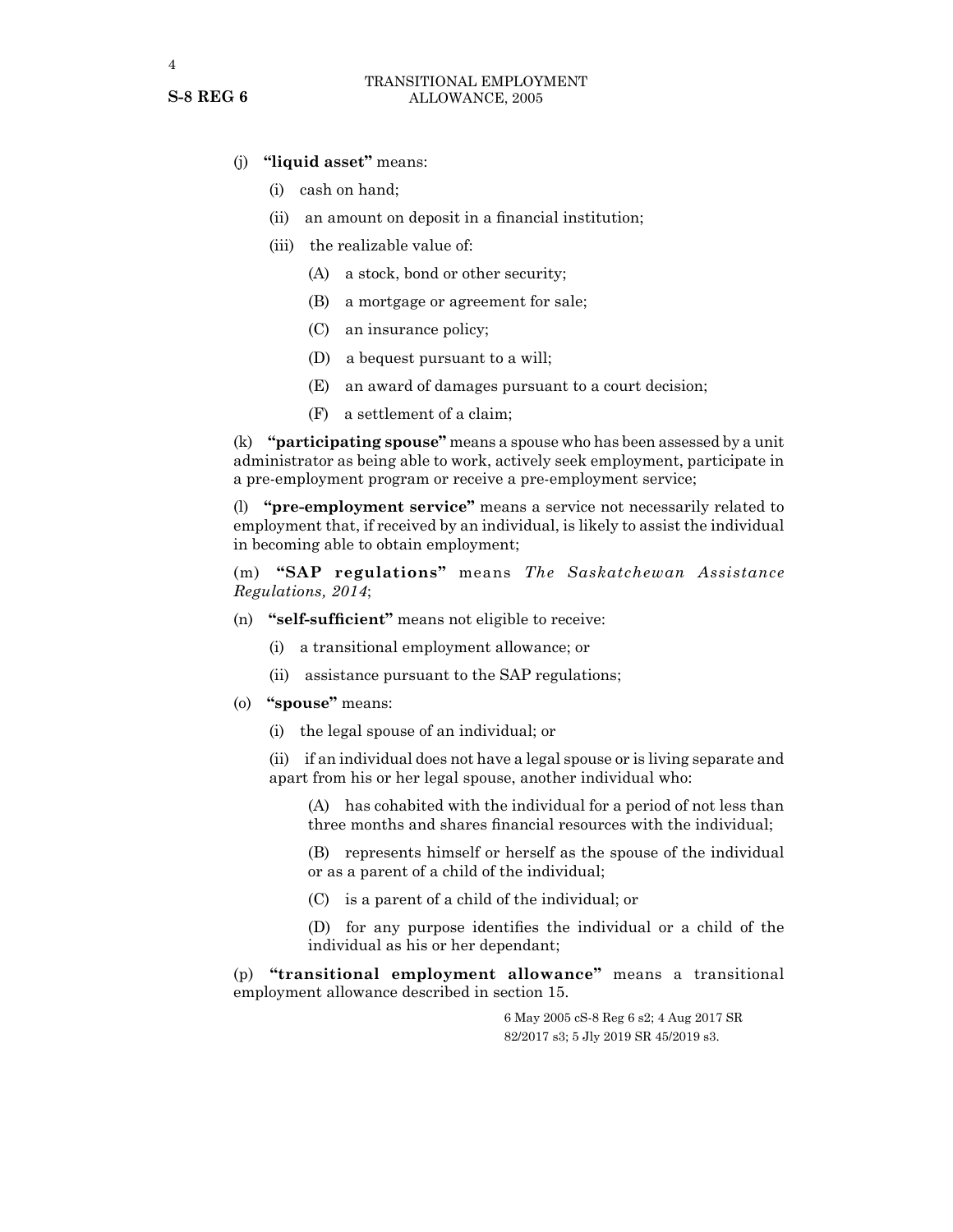#### **Program continued**

**3** The Transitional Employment Allowance Program is continued to provide a transitional employment allowance to persons in need who:

(a) are participating in, or are eligible to participate in, pre-employment programs approved by a unit administrator;

(b) are receiving, or are eligible to receive, pre-employment services approved by a unit administrator;

(c) are able to accept employment and are actively seeking employment; or

(d) have a reasonable expectation of becoming self-sufficient.

6 May 2005 cS-8 Reg 6 s3.

#### **Closure date - cessation of transitional employment allowance**

**3.1**(1) In this section and in section 35.2, **"closure date"** means August 31, 2021.

(2) Notwithstanding any other provision of these regulations, but subject to section 35.2, no transitional employment allowance is to be provided by the minister, and no individual or family unit is eligible for a transitional employment allowance, after the closure date.

3 Sep 2021 SR 90/2021 s3.

#### **Eligibility for allowance**

**4** A transitional employment allowance may be paid to a client who is determined to be eligible pursuant to section 5, with respect to any allowances for which the client and any eligible family members of the client may be eligible pursuant to sections 16 to 21.

5 Jly 2019 SR 45/2019 s4.

#### **Eligibility of client**

**5**(1) Subject to subsections (2) to (5), to be eligible for a transitional employment allowance:

(a) a client:

(i) must be a Saskatchewan resident;

(ii) must have a budget deficit determined in accordance with section 7;

(iii) must satisfy a unit administrator that the means and resources of the client's family unit are not adequate to provide for one or more of the needs described in sections 16 to 21; and

(iv) must satisfy a unit administrator that the client has explored every possibility of providing for the needs of the client's family unit, including applying for any benefits, provided in Saskatchewan by any ministry or agency of any government or by any Crown corporation, for which the client or any other member of the client's family unit may be eligible; and

(b) subject to subsection (3), the client and the client's spouse, if any, must not be receiving, or must not be eligible to receive, assistance pursuant to the SAP regulations, a training allowance pursuant to *The Training Allowance Regulations* or other similar benefits.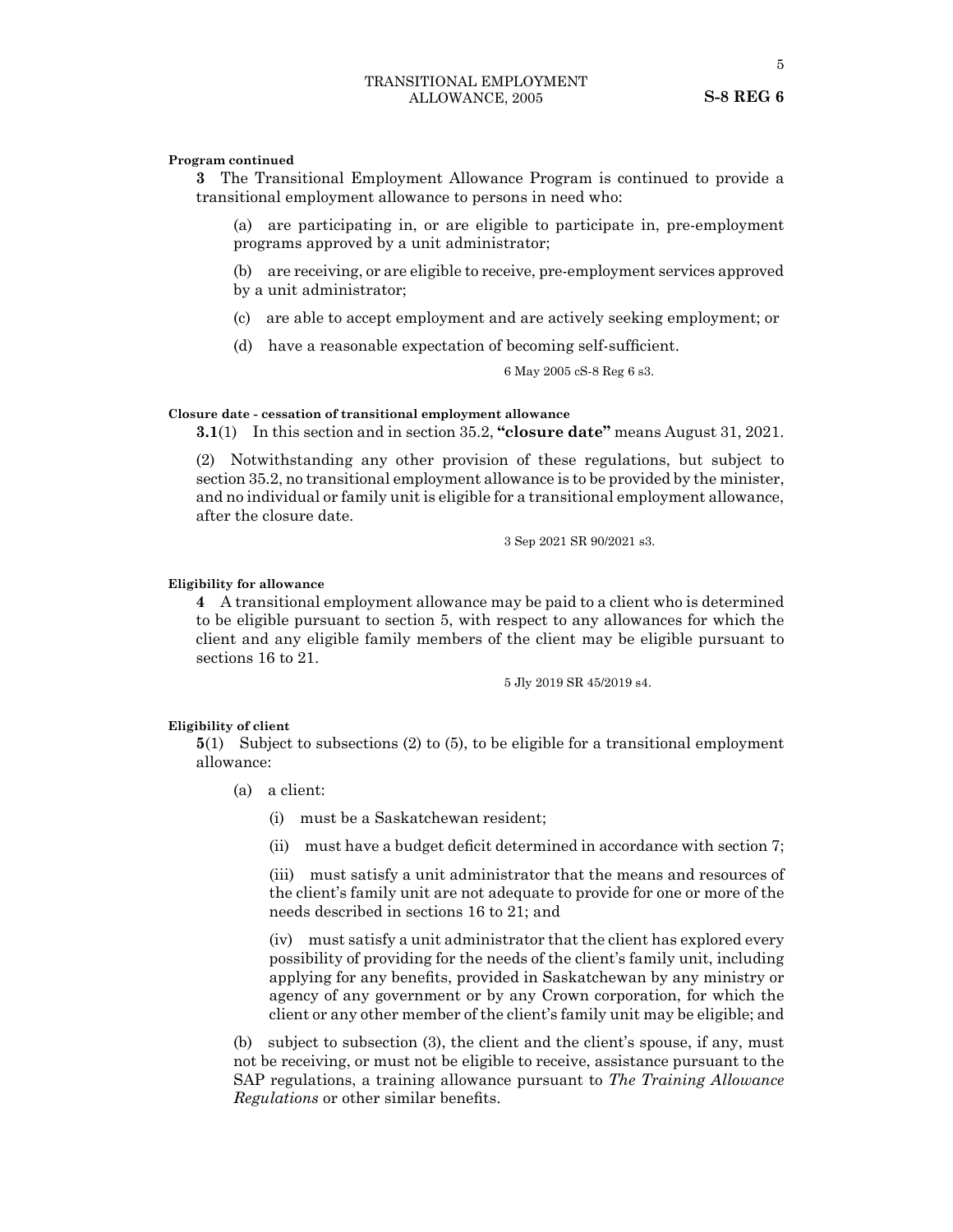(2) The following individuals are not eligible for a transitional employment allowance:

(a) an individual who is sentenced to a term of imprisonment of more than 30 days in:

(i) a correctional facility as defined in *The Correctional Services Act, 2012*; or

(ii) a custody facility as defined in *The Youth Justice Administration Act*;

(b) an inmate as defined in the *Corrections and Conditional Release Act* (Canada) or a prisoner as defined in the *Prisons and Reformatories Act* (Canada);

(c) an individual who is not a Canadian citizen and who, pursuant to the *Immigration and Refugee Protection Act* (Canada), is not eligible to work in Canada;

(d) an individual who is a full-time student in a post-secondary educational program;

(e) an individual who ordinarily resides on a reserve, if the Government of Canada has agreed to fund a similar or comparable program.

(3) The granting to an individual of a limited amount of assistance in circumstances of emergency assistance for a very short period pursuant to the SAP regulations does not disqualify the individual from eligibility for a transitional employment allowance.

- (4) To qualify as a category A client:
	- (a) a client:
		- (i) must be determined by a unit administrator:
			- (A) to be available for employment; and
			- (B) to have a reasonable expectation of becoming self-sufficient;
		- (ii) must be:

(A) participating in, or eligible to participate in, a pre-employment program approved by a unit administrator;

(B) receiving, or eligible to receive, a pre-employment service approved by a unit administrator; or

(C) actively seeking employment; and

(b) if the client has a spouse who is determined by a unit administrator as being able to accept employment, participate in a pre-employment program or receive a pre-employment service, the spouse of the client must be:

(i) participating in, or eligible to participate in, a pre-employment program approved by a unit administrator;

(ii) receiving, or eligible to receive, a pre-employment service approved by a unit administrator; or

(iii) actively seeking employment.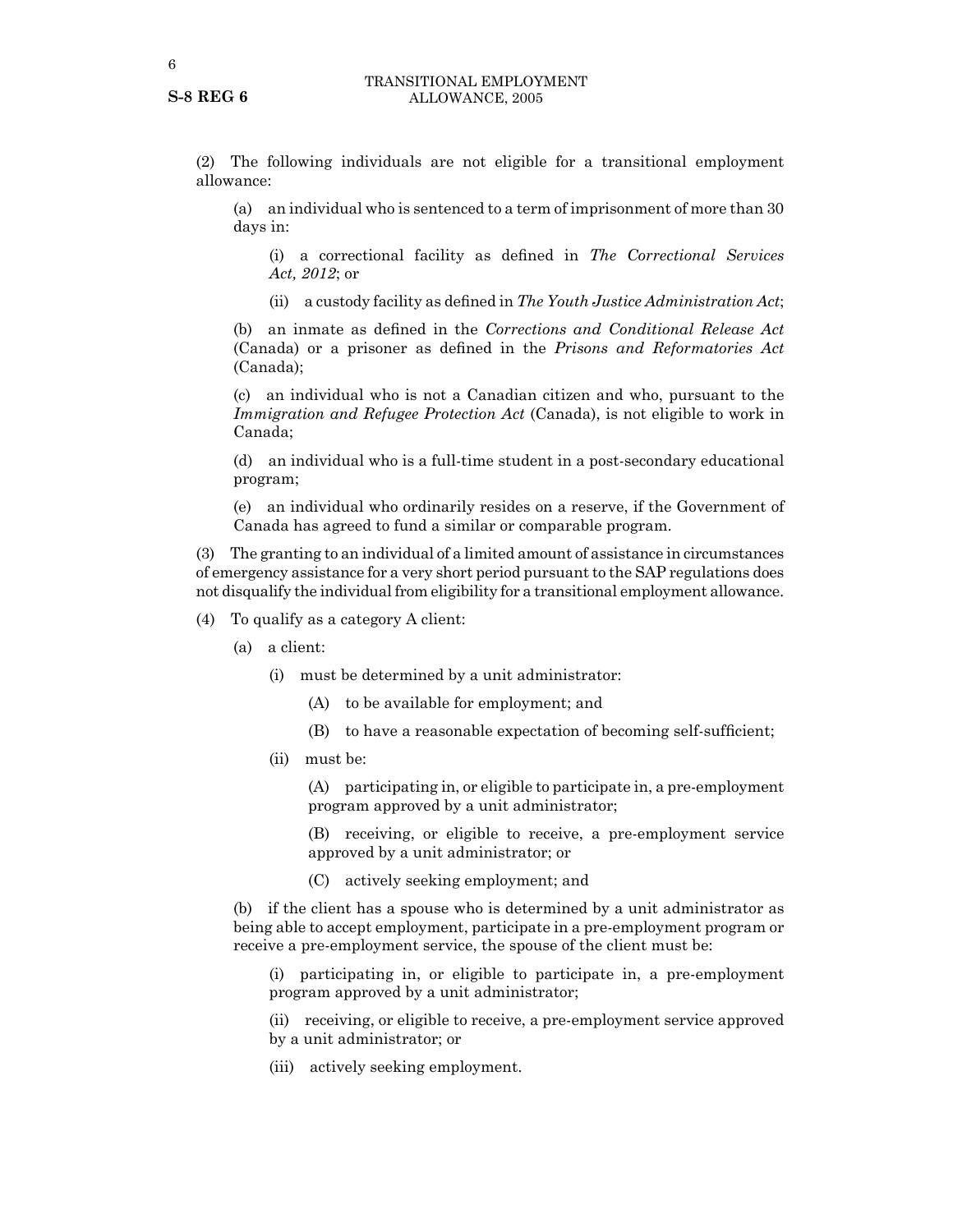7

(5) To qualify as a category B client, a client must establish, to the satisfaction of a unit administrator, that the client has a reasonable expectation of becoming self-sufficient within three calendar months after the month of the application.

5 Jly 2019 SR 45/2019 s5.

#### **Eligible family members**

**6**(1) Subject to subsection (2), eligible family members of a client are:

(a) the spouse of the client unless the spouse is living separate and apart from the client; and

(b) the children of the client or the client's spouse, including any children to whom the client or the client's spouse stands in the place of a parent, other than children who:

- (i) are living separate and apart from the client; or
- (ii) are not dependent on the client and the client's spouse for support.

(2) A spouse or child of a client is not an eligible family member of the client if the spouse or child is any of the following:

(a) an individual who is sentenced to a term of imprisonment of more than 30 days in:

(i) a correctional facility as defined in *The Correctional Services Act, 2012*; or

(ii) a custody facility as defined in *The Youth Justice Administration Act*;

(b) an inmate as defined in the *Corrections and Conditional Release Act* (Canada) or a prisoner as defined in the *Prisons and Reformatories Act* (Canada);

(c) a full-time student in a post-secondary educational program;

(d) an individual who ordinarily resides on a reserve, if the Government of Canada has agreed to fund a similar or comparable program.

5 Jly 2019 SR 45/2019 s5.

#### **Budget deficit**

**7**(1) For the purposes of assessing the eligibility of an individual for a transitional employment allowance, the minister:

(a) shall, in accordance with section 8, determine the combined income of the individual and all eligible family members of the individual for the previous 30 days;

(b) shall determine the total of all allowances to which the individual and the eligible family members of the individual would be entitled pursuant to these regulations if the individual were entitled to a transitional employment allowance;

(c) shall determine the total of all liquid assets owned by the individual and the eligible family members of the individual;

(d) shall determine whether the individual or any eligible family member of the individual owns excess assets; and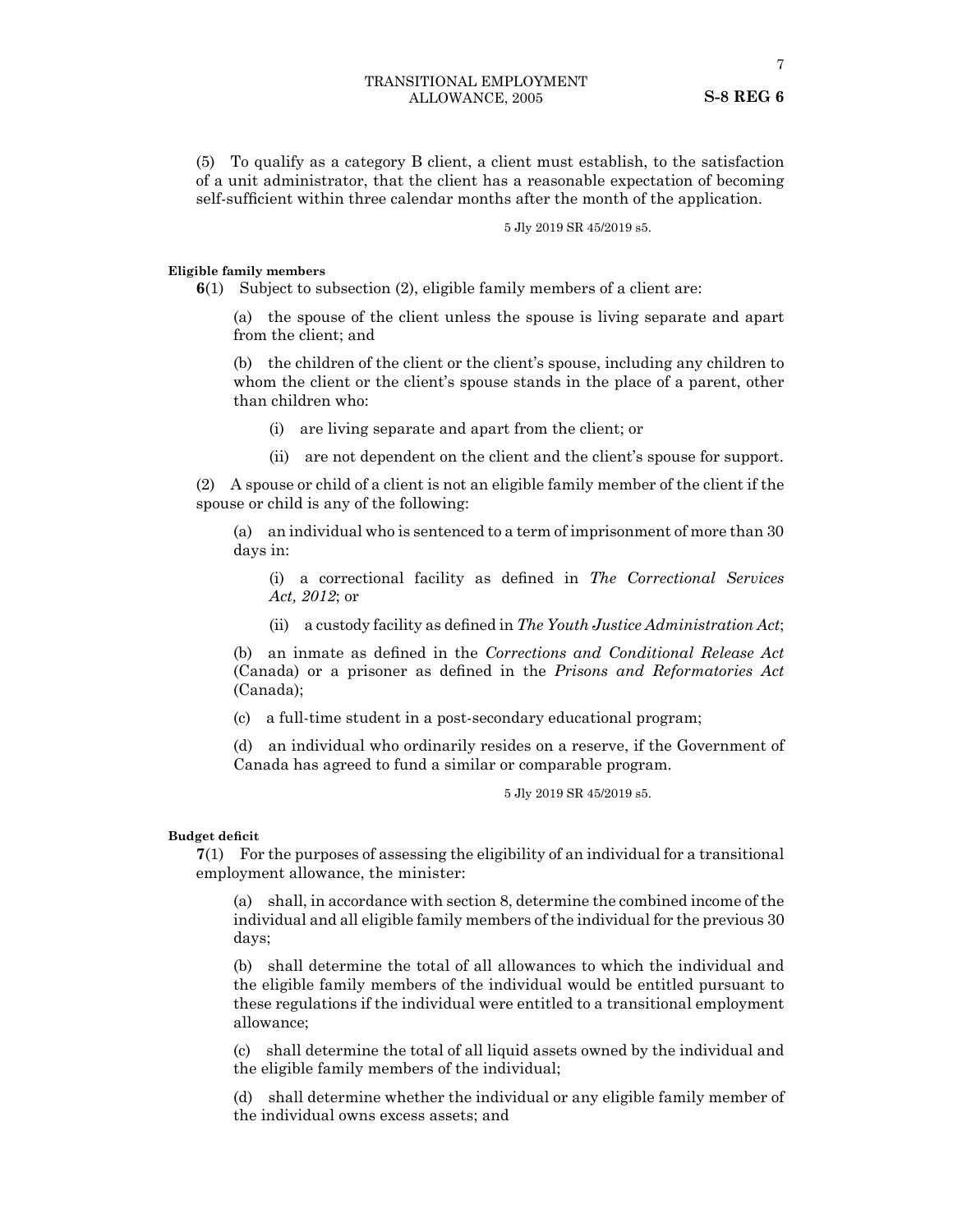(e) may review the circumstances surrounding a disposal of assets or an unusual expenditure by the individual or an eligible family member of the individual within the six calendar months, or any greater period the minister considers appropriate, immediately preceding the calendar month in which the individual's application for a transitional employment allowance was made.

(1.1) The minister may pay the reasonable fees charged by any financial institution that provides information to the minister in relation to the performance of his or her duties and responsibilities or the exercise of his or her powers pursuant to subsection (1).

(2) Subject to subsections (3) and (4), an individual has a budget deficit if the combined income determined pursuant to clause (1)(a) is less than the total of allowances determined pursuant to clause (1)(b).

(3) An individual does not have a budget deficit if:

(a) in the case of an individual with no eligible family members, the total value of the liquid assets of the individual is greater than \$1,500; or

(b) in the case of an individual with one or more eligible family members, the total value of the liquid assets of the individual and the eligible family members is greater than \$3,000 for the individual and one eligible family member, plus \$500 for each additional eligible family member.

(4) An individual does not have a budget deficit if the minister is satisfied that:

(a) the individual or an eligible family member of the individual's family unit owns excess assets;

(b) a disposal of assets or an unusual expenditure, within the six calendar months, or any greater period the minister considers appropriate, immediately preceding the calendar month in which the individual's application for a transitional employment allowance was made, was carried out for the purpose of causing the individual to have a budget deficit; or

(c) in the case of an individual who is determined to be not eligible to receive a benefit pursuant to section 18 of the SAP regulations, within the number of months immediately preceding the calendar month in which that determination was made, if the period the individual is not eligible to receive a benefit exceeds six months.

(5) Notwithstanding any other provision of these regulations, the minister may, in a particular case, do any of the following:

(a) exclude from a determination pursuant to clause  $(1)(a)$  any amount of income that, in the minister's opinion, should not be included;

(b) exclude from a determination pursuant to clause (1)(c) any liquid asset that, in the minister's opinion, should not be included, or include in a determination pursuant to that clause any liquid asset that, in the minister's opinion, should be included;

(c) exclude from a determination pursuant to clause  $(1)(d)$  any asset that, in the minister's opinion, should not be considered an excess asset.

> 6 May 2005 cS-8 Reg 6 s7; 4 Aug 2017 SR 82/2017 s4.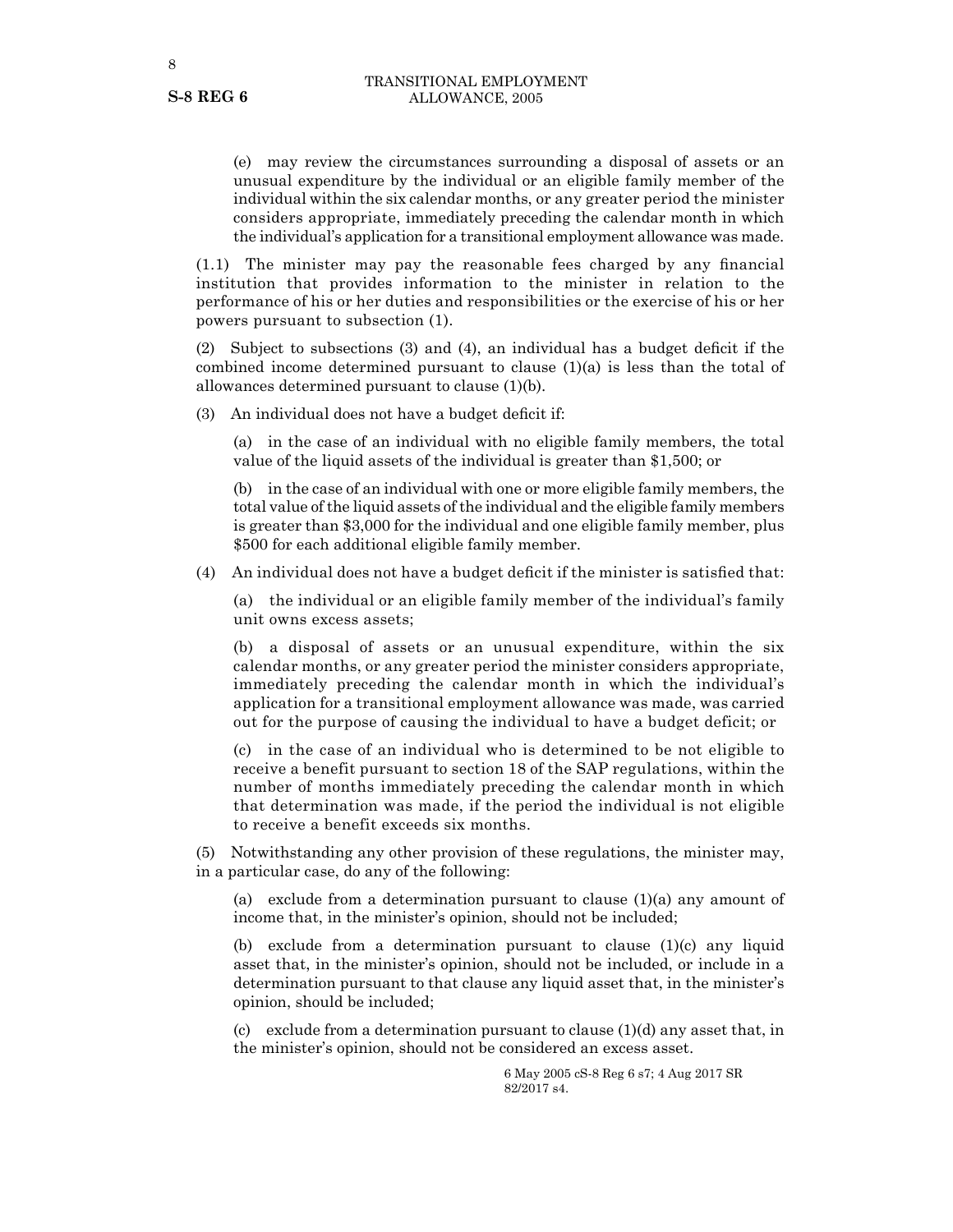9

**Income**

**8**(1) In this section, **"overpayment"** means an overpayment to an individual of an amount in excess of the individual's entitlement under a program established pursuant to an Act or regulation of the Government of Saskatchewan, the Government of Canada or the government of any other province or territory of Canada.

(2) Subject to subsections (3) to (8), the income of an individual is the net amount of moneys due to the individual from all sources other than the following:

- (a) **Repealed.** 4 Aug 2017 SR 82/2017 s5.
- (b) the SES benefit, as defined in *The Employment Supplement Regulations*;
- (c) **Repealed.** 4 Aug 2017 SR 82/2017 s5.
- (d) the RHS benefit, as defined in*The Rental Housing Supplement Regulations*;

(e) the DHS benefit, as defined in *The Disability Housing Supplement Regulations*;

(f) a payment by the minister pursuant to *The Child and Family Services Act* or by an agency with which the minister has entered into an agreement pursuant to section 61 of that Act;

(g) a payment made by the minister with respect to a young person committed to open custody in a place or facility of open custody within the meaning of *The Youth Justice Administration Act*;

(h) a payment made by Indigenous and Northern Affairs (Canada) for the foster care of children;

(i) the Canada Child Benefit, within the meaning of the *Income Tax Act* (Canada);

(j) a refund of the goods and services tax credit within the meaning of the *Income Tax Act* (Canada);

(k) a refund of the Saskatchewan sales tax credit within the meaning of section 39 of *The Income Tax Act, 2000;*

(l) the amount of any rebate, grant or allowance from the Government of Canada or the Government of Saskatchewan for the purpose of alleviating hardship resulting from high utility costs;

(m) a payment of compensation that is related to a claim with respect to abuse sustained while attending an Indian residential school;

(n) a payment of compensation, other than a payment for lost income, that is related to a claim with respect to child abuse, other than a claim to which clause (m) applies;

(o) the amount determined by the Canada Revenue Agency as the amount to which an individual is entitled pursuant to the *Universal Child Care Benefit Act* (Canada).

(p) a payment of compensation to the individual that is related to a claim for the loss of culture and identity with respect to the practice of removing Aboriginal children from their families and placing them for adoption in non-Aboriginal homes, commonly known as the Sixties Scoop;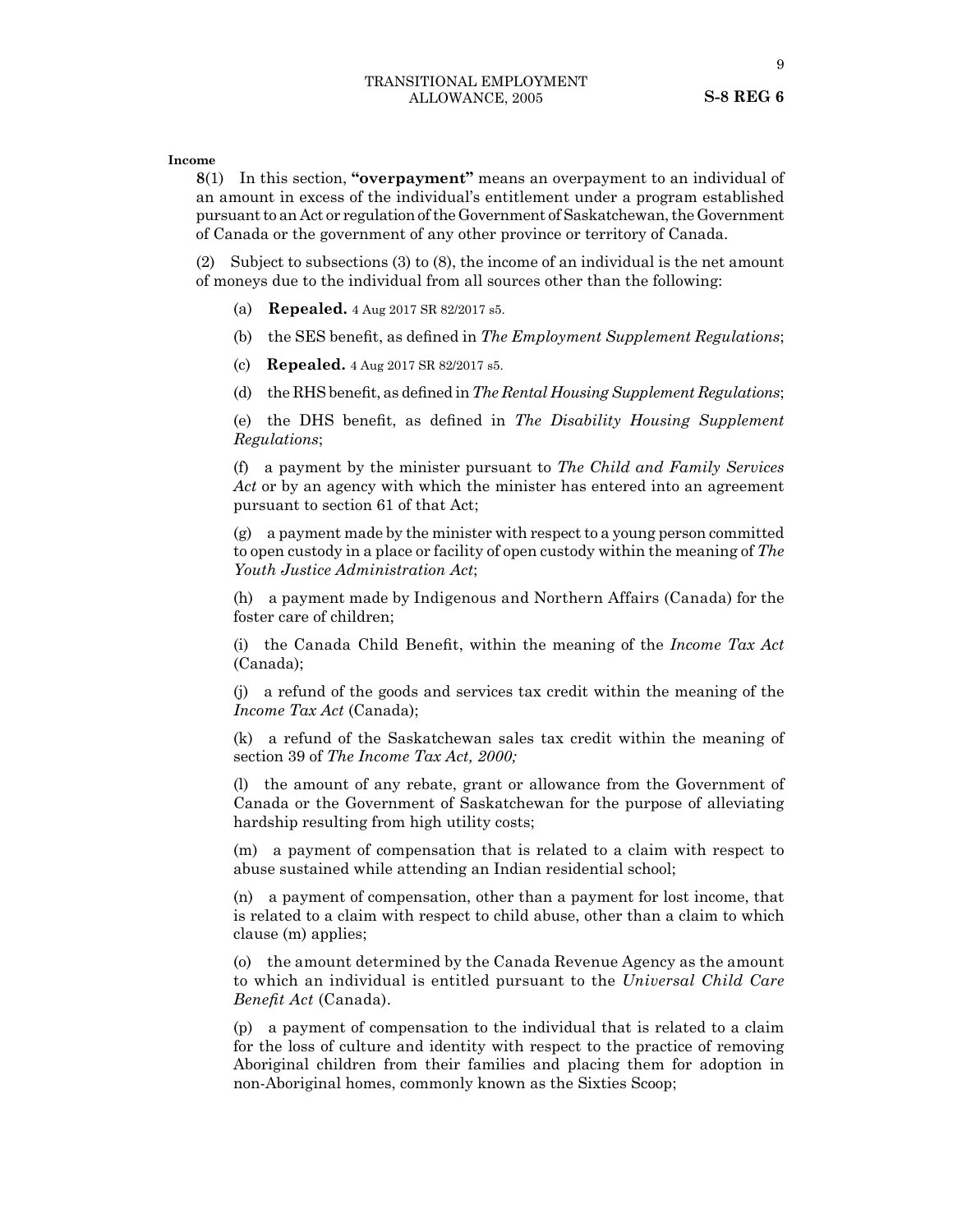(q) a payment of compensation to a class member pursuant to a plan approved by the Ontario Superior Court of Justice in the matter of *Parsons v Canadian Red Cross Society*, decided on October 22, 1999 (Court file numbers 98‑CV‑141369 and 98‑CV‑146405), not including any payments for lost income or loss of support;

(r) the Climate Action Incentive payment within the meaning of the *Income Tax Act* (Canada).

(3) Any employment income of an individual who is a child shall not be included as part of the individual's income.

(4) If an individual receives revenue for providing room and board in the individual's home to a person who is not a member of the individual's family unit, not more than \$25 per month of that revenue shall be considered as income for the purposes of subsection (2).

(5) If an individual receives revenue for providing accommodation without board in the individual's home to a person who is not a member of the individual's family unit, not more than \$75 per month of that revenue shall be considered as income for the purposes of subsection (2).

(6) If an individual's income is subject to attachment or garnishment or other similar process, the amount attached or garnished shall not be deducted from the individual's income for the purposes of subsection (2).

(7) The amount of any overpayment recovered from an individual by set-off or any other means shall be considered as income for the purposes of subsection (2).

(8) Subsection (7) does not apply to the amount of an overpayment recovered by set-off or any other means from the amount of an income tax refund due to the individual.

> 6 May 2005 cS-8 Reg 6 s8; 25 Nov 2005 SR 124/2005 s3; 21 Apr 2006 SR 34/2006 s2; 7 Jly 2006 SR 68/2006 s2; 4 Aug 2017 SR 82/2017 s5; 11 May 2018 SR 33/2018 s2 5 Jly 2019 SR 45/2019 s6.

#### **Duration of allowance – category A clients**

**9** A category A client is eligible to receive a transitional employment allowance commencing on the date of the client's application and ending when:

(a) the client becomes self-sufficient;

(b) the client ceases to participate in a pre-employment program and is not actively seeking employment;

(c) the client ceases to receive a pre-employment service and is not actively seeking employment;

- (d) the client ceases to seek employment;
- (e) if the client's spouse is a participating spouse:

(i) the spouse ceases to participate in a pre-employment program and is not actively seeking employment;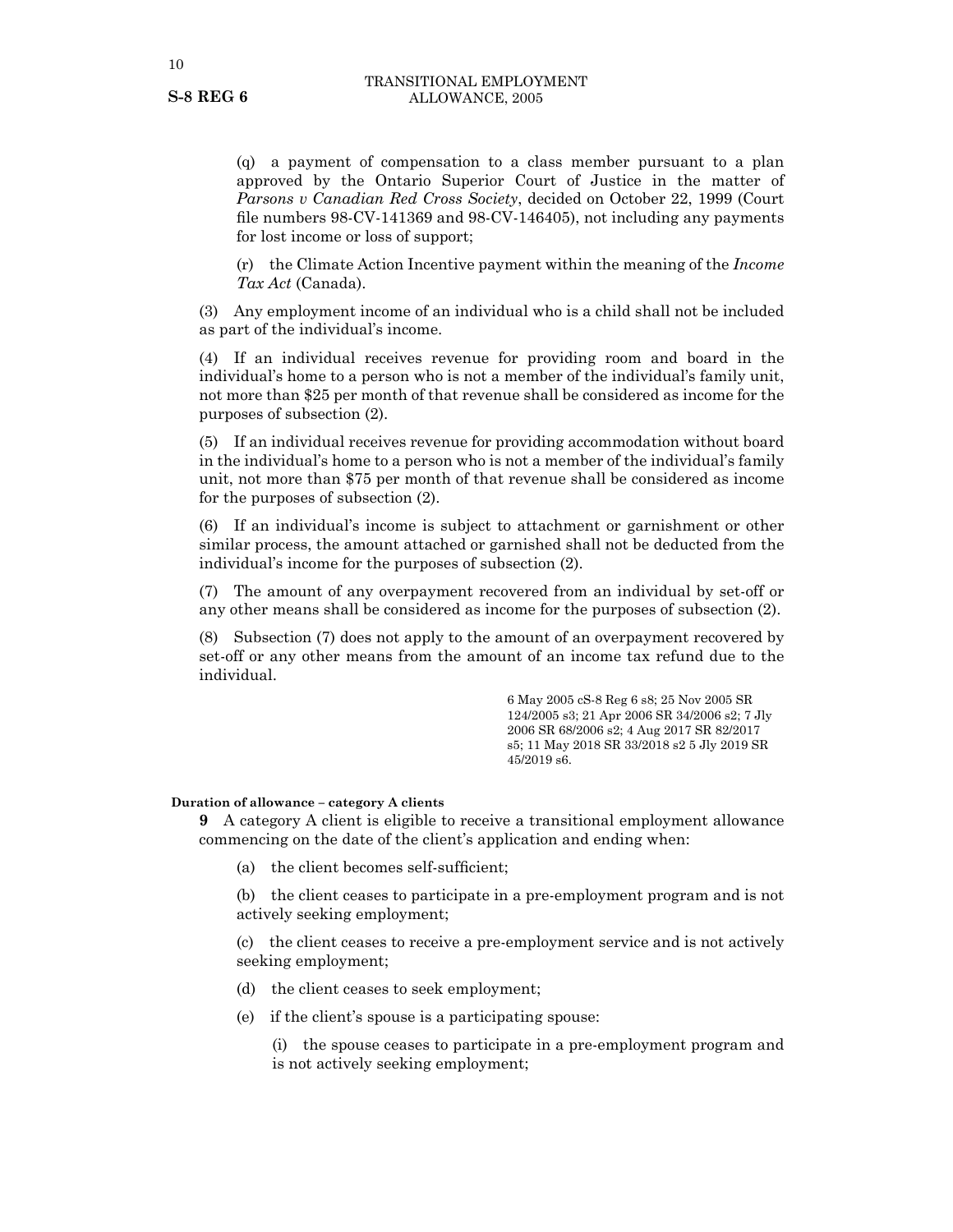- (ii) the spouse ceases to receive a pre-employment service and is not actively seeking employment; or
- (iii) the spouse ceases to seek employment; or

(f) the client's entitlement to receive payments is terminated pursuant to section 28.

6 May 2005 cS-8 Reg 6 s9.

#### **Duration of allowance – category B clients**

**10** A category B client is eligible to receive a transitional employment allowance commencing on the date of the client's application and ending on the last day of the third calendar month following the month of application unless, before the expiry of that period:

(a) the client becomes self-sufficient; or

(b) the client's entitlement to receive payments is terminated pursuant to section 28.

6 May 2005 cS-8 Reg 6 s10.

#### **Duration of allowance – family members**

**11** A client is eligible to receive a transitional employment allowance with respect to a member of a client's family unit while:

- (a) the client continues to be eligible pursuant to section 9 or 10; and
- (b) the family member continues to be an eligible family member.

6 May 2005 cS-8 Reg 6 s11.

- **12 Repealed.** 5 Jly 2019 SR 45/2019 s7.
- **13 Repealed.** 5 Jly 2019 SR 45/2019 s7.

#### **Effect of eligibility on payment of assistance**

**14** Except for a limited amount of assistance granted in circumstances of emergency for a very short period, assistance pursuant to the SAP regulations shall not be paid to a client with respect to any period for which the client is eligible to receive a transitional employment allowance.

6 May 2005 cS-8 Reg 6 s14.

#### **Amount of transitional employment allowance**

**15**(1) Subject to subsection (2), the amount of a transitional employment allowance that may be paid to a client is the total of all allowances for which the client is determined to be eligible in accordance with sections 16 to 21.

(2) The amount of a transitional employment allowance that may be paid to a client for a month is to be reduced by the amount of any income that is received by the client or any eligible family member of the client in the previous month.

6 May 2005 cS-8 Reg 6 s15.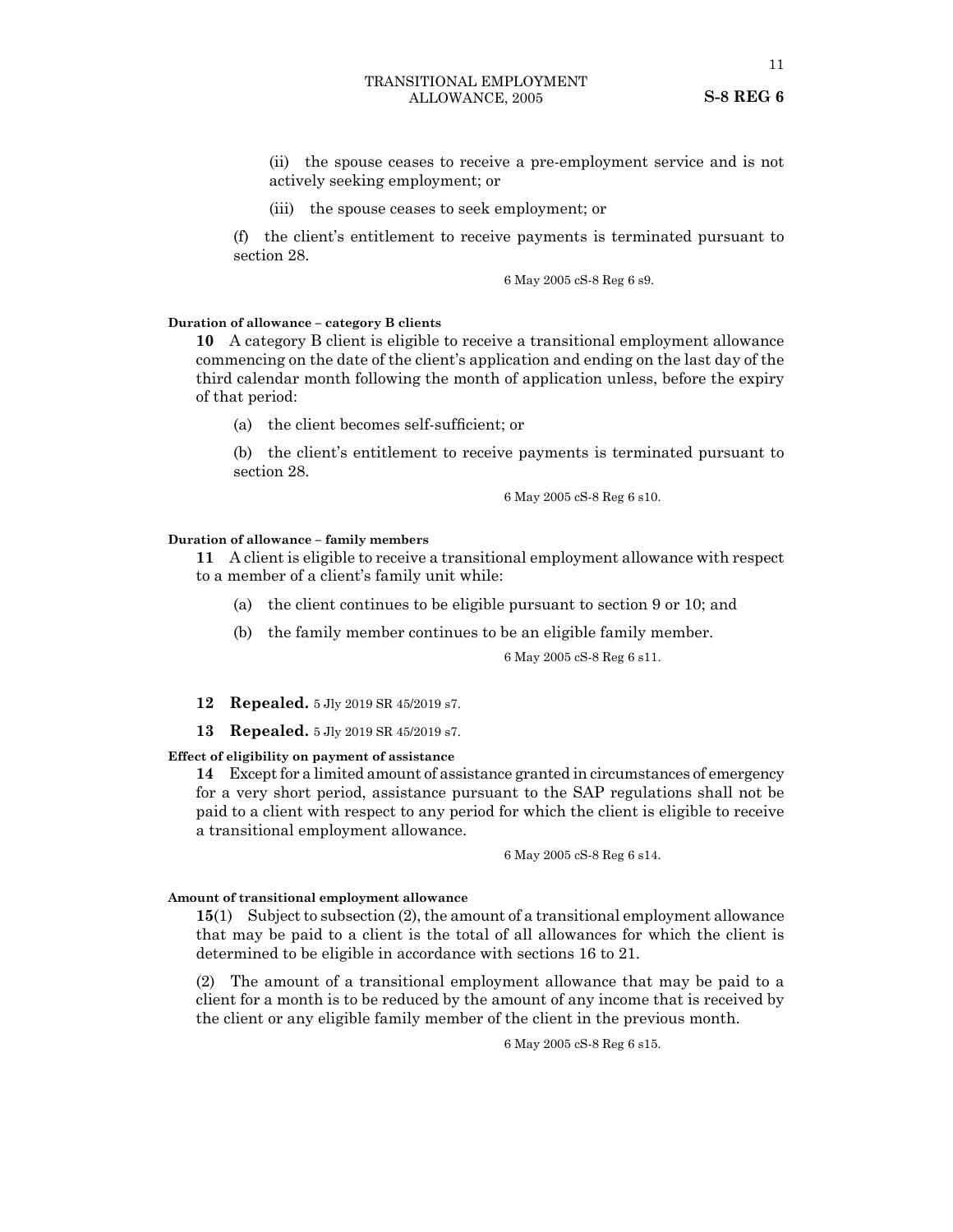#### **Allowances for general living expenses**

**16**(1) A general living allowance with respect to the costs of accommodation, food, clothing, household expenses, personal needs and incidental expenses that are essential to minimum living requirements may be provided to a client who lives in accommodation for which the client pays an amount that does not include the provision of food.

(2) A board and room general living allowance with respect to the costs of accommodation, food, clothing, personal needs and incidental expenses that are essential to minimum living requirements may be provided to a client who lives in accommodation for which the client pays an amount that includes the provision of food.

(3) A personal living allowance with respect to the costs of clothing, personal needs and incidental expenses that are essential to minimum living requirements may be provided to a client who lives in accommodation in which the client receives accommodation and food without payment or with only a token payment.

(4) The amounts of the allowances described in subsections (1) to (3) are to be determined in accordance with a schedule of rates established by the minister in accordance with subsection (5).

(5) For the allowances described in subsections (1) to (3), the minister may establish rates that vary in accordance with any of the following:

(a) the number of adults in a client's family unit who are eligible family members;

(b) the number of children in a client's family unit who are eligible family members;

(c) the locality in which a client's accommodation is situated;

(d) the date of a client's application for a transitional employment allowance.

(6) Notwithstanding any other provision of this section, if a client establishes his or her eligibility for an allowance pursuant to subsection (1), the allowance to which the client is entitled is to be calculated in accordance with the following rules:

(a) subject to clauses (b) and (c), the allowance is to be calculated from the date of his or her application;

(b) if the allowance is applied for after the start of a month and the client has paid his or her accommodation costs for that month before making the application, the allowance for the first month must be prorated based on the number of days in the month for which the client is eligible to receive the allowance;

(c) if the allowance is applied for after the start of a month and the client has not paid his or her accommodation costs for that month before making the application, the allowance for the first month must be reduced by an amount, as set out in the schedule of rates established by the minister pursuant to subsection (5), for each day in the month before the client applied for the allowance.

(7) For the purposes of subsection (6), the number of days in a month is deemed to be 30.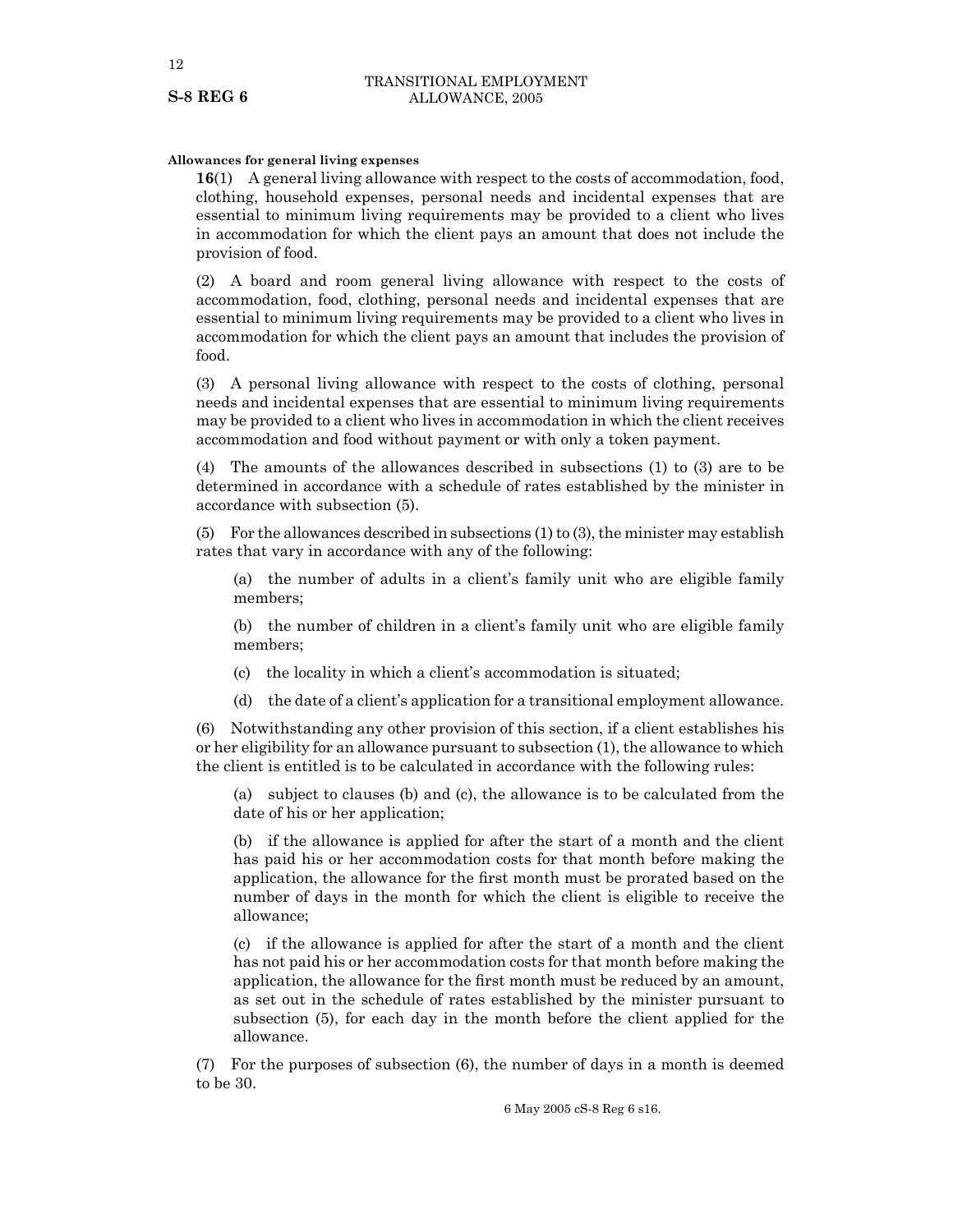13

#### **Northern food allowance**

**17**(1) In addition to any allowance that may be provided to a client pursuant to section 16, a northern food allowance may be provided to a client who resides north of the fifty-fourth parallel of latitude, in the Northern Village of Cumberland House or in the communities of Pemmican Portage or Barthel.

(2) For the purposes of subsection (1), the minister may establish rates that vary in accordance with any of the following:

(a) the number of adults in a client's family unit who are eligible family members;

(b) the number of children in a client's family unit who are eligible family members;

(c) the locality in which a client's accommodation is situated;

(d) the date of a client's application for a transitional employment allowance.

(3) The amount of a northern food allowance to which a client is entitled is to be calculated in accordance with the following rules:

(a) subject to clause (b), the allowance is to be calculated from the date of his or her application;

(b) if the allowance is applied for after the start of a month, the allowance for the first month must be prorated based on the number of days in the month for which the client is eligible to receive the allowance.

(4) For the purposes of subsection (3), the number of days in a month is deemed to be 30.

6 May 2005 cS-8 Reg 6 s17.

#### **Utilities allowance**

**18**(1) A utilities allowance may be provided to a client who is eligible for a general living allowance pursuant to subsection 16(1) if the client pays for any of the following utilities:

- (a) telephone;
- (b) electricity;
- (c) home heating;
- (d) sewer and water.

(2) A utilities allowance with respect to a telephone utility may be provided to a client who is eligible for a board and room general living allowance pursuant to subsection 16(2) if the client pays for the telephone utility.

(3) The amount of a utilities allowance mentioned in subsection (1) or (2) is to be determined in accordance with a schedule of rates established by the minister in accordance with subsection (4).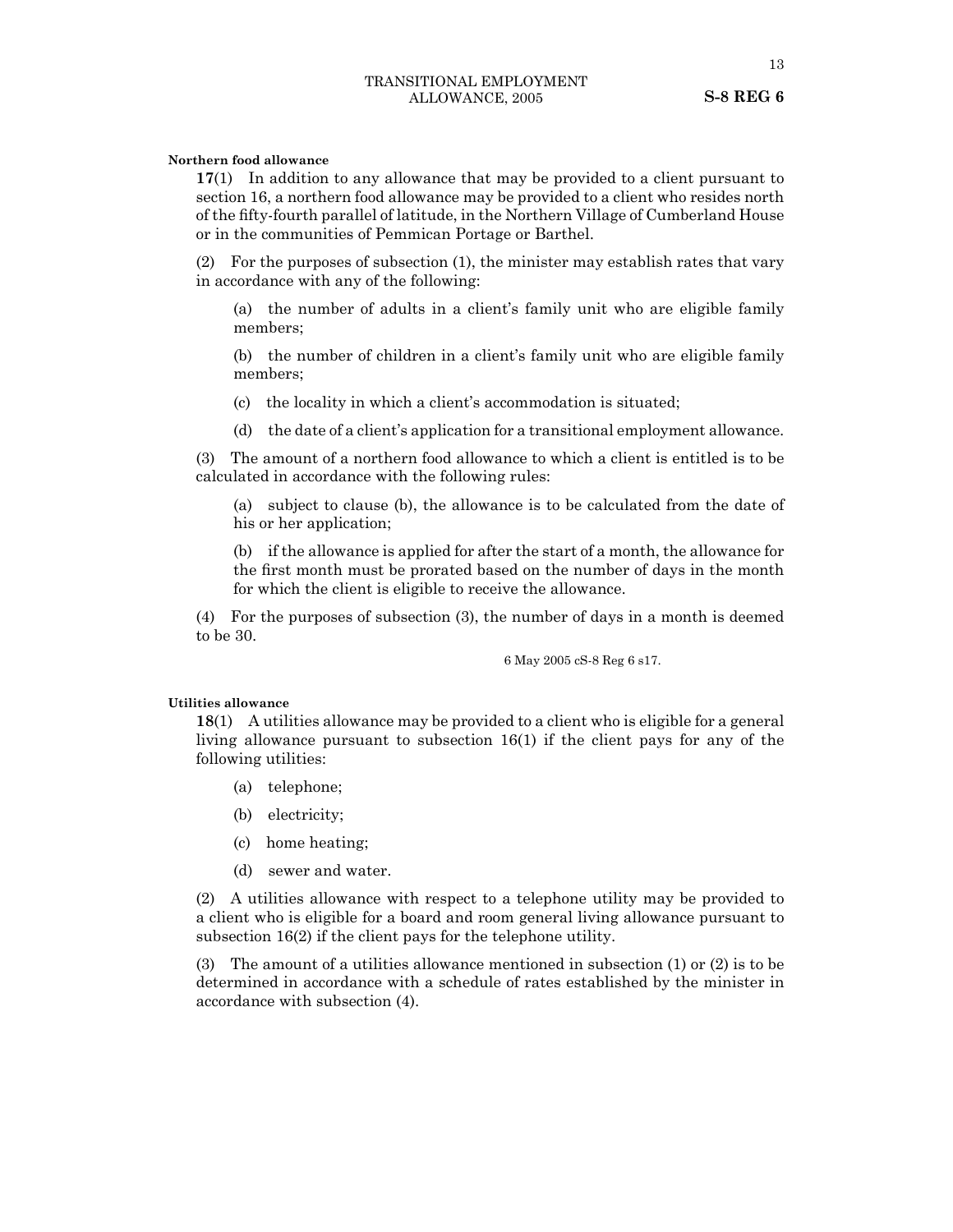(4) For the purposes of subsection (3), the minister may establish rates that vary in accordance with the following:

(a) the number and type of utilities that a client pays for;

(b) the number of persons with respect to whom the general living allowance is being provided;

(c) the locality in which the client's accommodation is situated.

(5) Notwithstanding any other provision of this section, if a client establishes his or her eligibility for an allowance pursuant to subsection (1) or (2), the allowance to which the client is entitled is to be calculated in accordance with the following rules:

(a) subject to clauses (b) and (c), the allowance is to be calculated from the date of his or her application;

(b) if the allowance is applied for after the start of a month and the client has paid his or her utility costs for that month before making the application, no allowance for the first month is payable to the client;

(c) if the allowance is applied for after the start of a month and the client has not paid his or her utility costs for that month before making the application, the allowance for the first month is the amount for the month as set out in the schedule of rates established by the minister.

(6) For the purposes of subsection (5), the number of days in a month is deemed to be 30.

6 May 2005 cS-8 Reg 6 s18.

#### **Allowance for employment-related costs**

**19**(1) In this section, **"employment-related costs"** means any employment-related expenditures, including travel costs but not including relocation costs or child care costs, that, in the opinion of a unit administrator, are necessary to enable an individual to accept employment, participate in a pre-employment program or receive a pre-employment service.

(2) If, in the opinion of a unit administrator, it is unlikely that an individual would be able to accept employment, participate in a pre-employment program or receive a pre-employment service without additional assistance, a unit administrator may approve payment of allowances not exceeding amounts determined by the minister with respect to employment-related costs of:

- (a) a client; and
- (b) a client's spouse, if the spouse is a participating spouse.

6 May 2005 cS-8 Reg 6 s19.

#### **Allowance for relocation costs**

**20** A unit administrator may approve payment of an allowance not exceeding an amount determined by the minister with respect to relocation costs if, in the opinion of the unit administrator:

- (a) the relocation costs are employment-related; or
- (b) exceptional circumstances exist.

6 May 2005 cS-8 Reg 6 s20.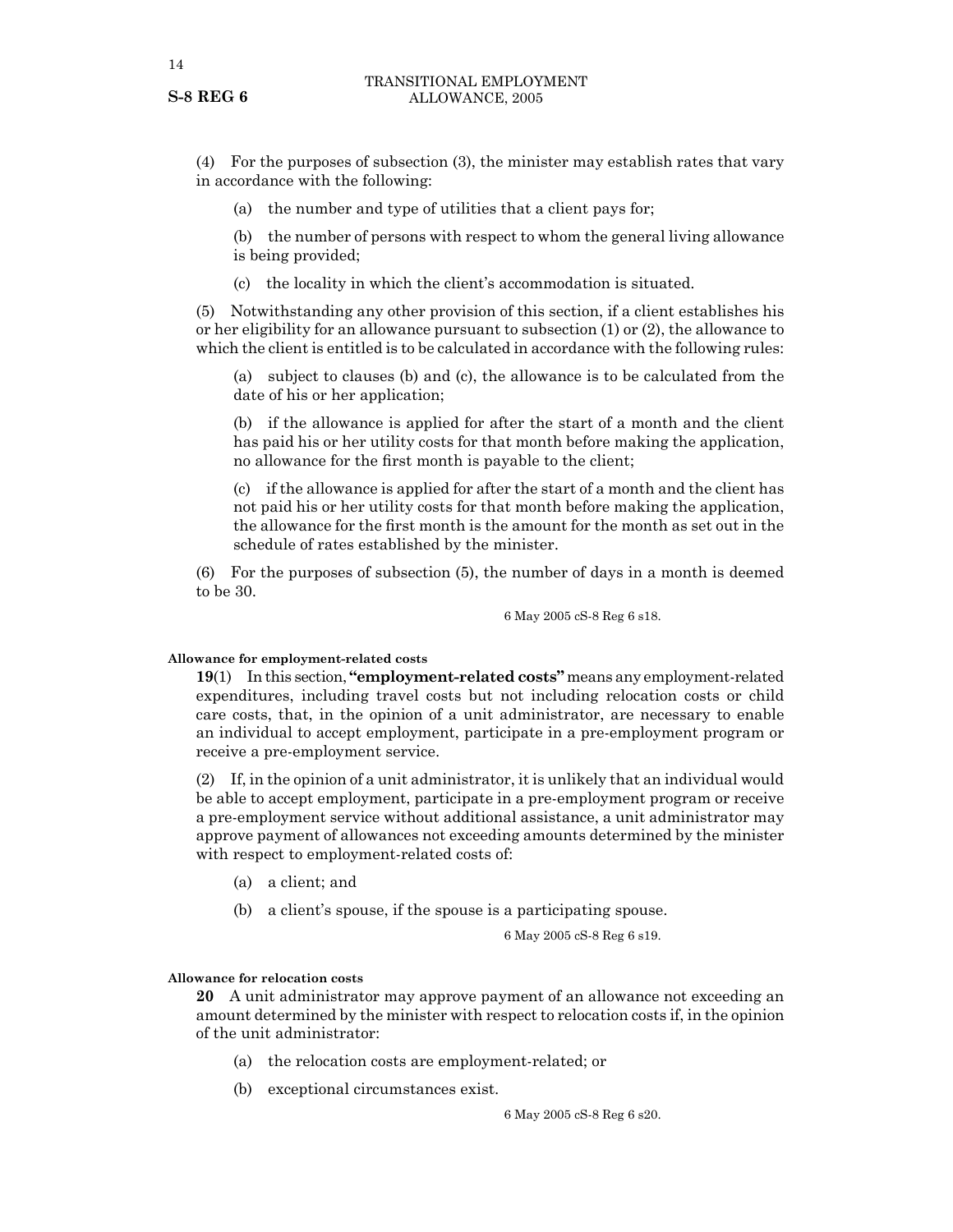15

#### **Allowance for child care costs**

**21**(1) In this section, **"child care costs"** means any child care expenditures that, in the opinion of a unit administrator, are necessary to enable an individual to accept employment, actively seek employment, participate in a pre-employment program or receive a pre-employment service.

(2) Subject to subsection  $(3)$ , if, in the opinion of a unit administrator, it is unlikely that an individual would be able to accept employment, actively seek employment, participate in a pre-employment program or receive a pre-employment service without additional assistance, a unit administrator may approve payments of allowances not exceeding amounts determined by the minister with respect to child care costs for each half day or full day in which a client incurs child care costs and works, actively seeks employment, participates in a pre-employment program or receives a pre-employment service while remaining eligible for a transitional employment allowance.

(3) In the case of a client with a participating spouse, an allowance with respect to child care costs is to be paid only if the client and the spouse are both working, actively seeking employment, engaged in a pre-employment program or receiving a pre-employment service.

6 May 2005 cS-8 Reg 6 s21.

#### **Payment of allowance**

**22**(1) The payment of a transitional employment allowance may be made to a client by direct deposit to an account of the client with a financial institution or by cheque payable to the client.

(2) After the first payment, a transitional employment allowance may be paid twice monthly or monthly while the client remains eligible.

(3) A written statement of transitional employment allowance payments will be provided to a client.

6 May 2005 cS-8 Reg 6 s22.

#### **Lost, stolen or forged cheques**

**23**(1) A client may apply to a unit administrator for a cheque to replace a cheque payable to the client for a transitional employment allowance:

- (a) that the client alleges has been lost or stolen; or
- (b) on which the client alleges his or her signature has been forged.

(2) A client who applies for a replacement cheque must make a statutory declaration in support of the application, setting out all relevant facts relating to the loss or theft of the cheque or the forgery of the client's signature that the unit administrator requests the client to set out.

(3) This section shall not be construed as providing expressly or by implication that a replacement cheque will be provided to a client who applies for a replacement cheque, and no replacement cheque is to be provided to a client unless the unit administrator is satisfied that it is appropriate to do so.

6 May 2005 cS-8 Reg 6 s23.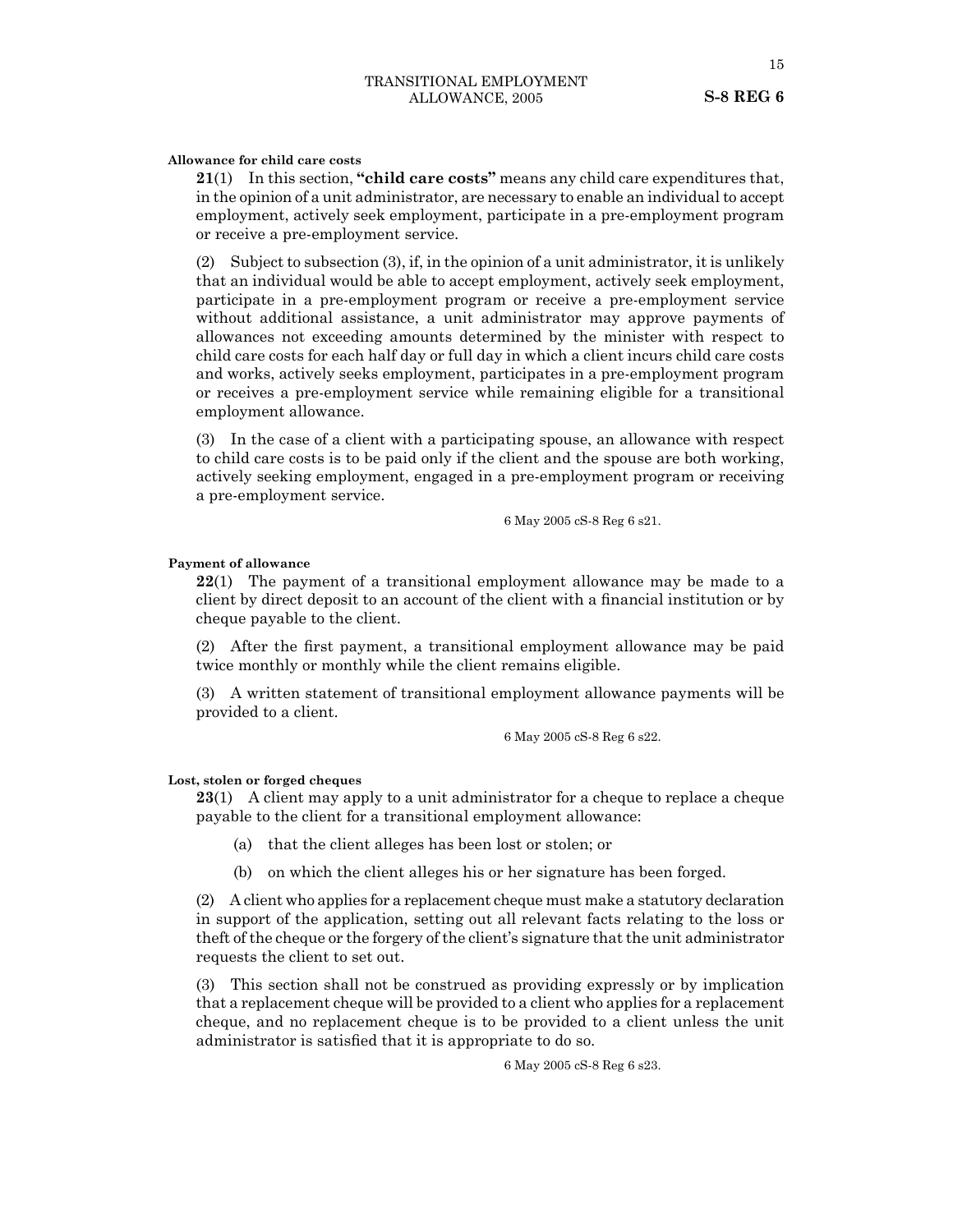#### **Supplementary health benefits**

**24** Supplementary health benefits specified in the Saskatchewan Assistance Plan Supplementary Health Benefits Regulations, being Saskatchewan Regulations 65/66, may be provided to a client and eligible family members of a client.

6 May 2005 cS-8 Reg 6 s24.

#### **Temporary assistance in special circumstances**

**25**(1) If, in the opinion of a unit administrator, a client is experiencing circumstances that pose an immediate threat to the health or safety of the client or an eligible family member of the client, the unit administrator may grant to the client temporary assistance in an amount not exceeding \$1,000 approved by the unit administrator.

(2) Without limiting the generality of subsection (1), temporary assistance may be granted pursuant to subsection (1) with respect to any of the following:

(a) travel required to obtain treatment for a serious medical condition;

(b) provision of temporary accommodation to persons evicted with little or no notice or persons whose accommodation has been destroyed by fire or other disaster;

(c) reinstatement of a utility service if the service is cut off, or continuation of a utility service if the service is about to be cut off.

6 May 2005 cS-8 Reg 6 s25.

#### **School expenses allowance**

**25.1** (1) A school expenses allowance may be provided annually to a client with respect to each child who, as of August 1 in a calendar year:

(a) is an eligible family member of the client's family unit; and

(b) is enrolled in a school or a registered independent school within the meaning of *The Education Act, 1995*.

(2) The amount of a school expenses allowance that may be provided with respect to a child is:

- (a) \$50 if the child is less than six years of age;
- (b) \$85 if the child is six years of age or older but less than 14 years of age; or
- (c) \$130 if the child is 14 years of age or older.

16 Sep 2005 SR 99/2005 s3.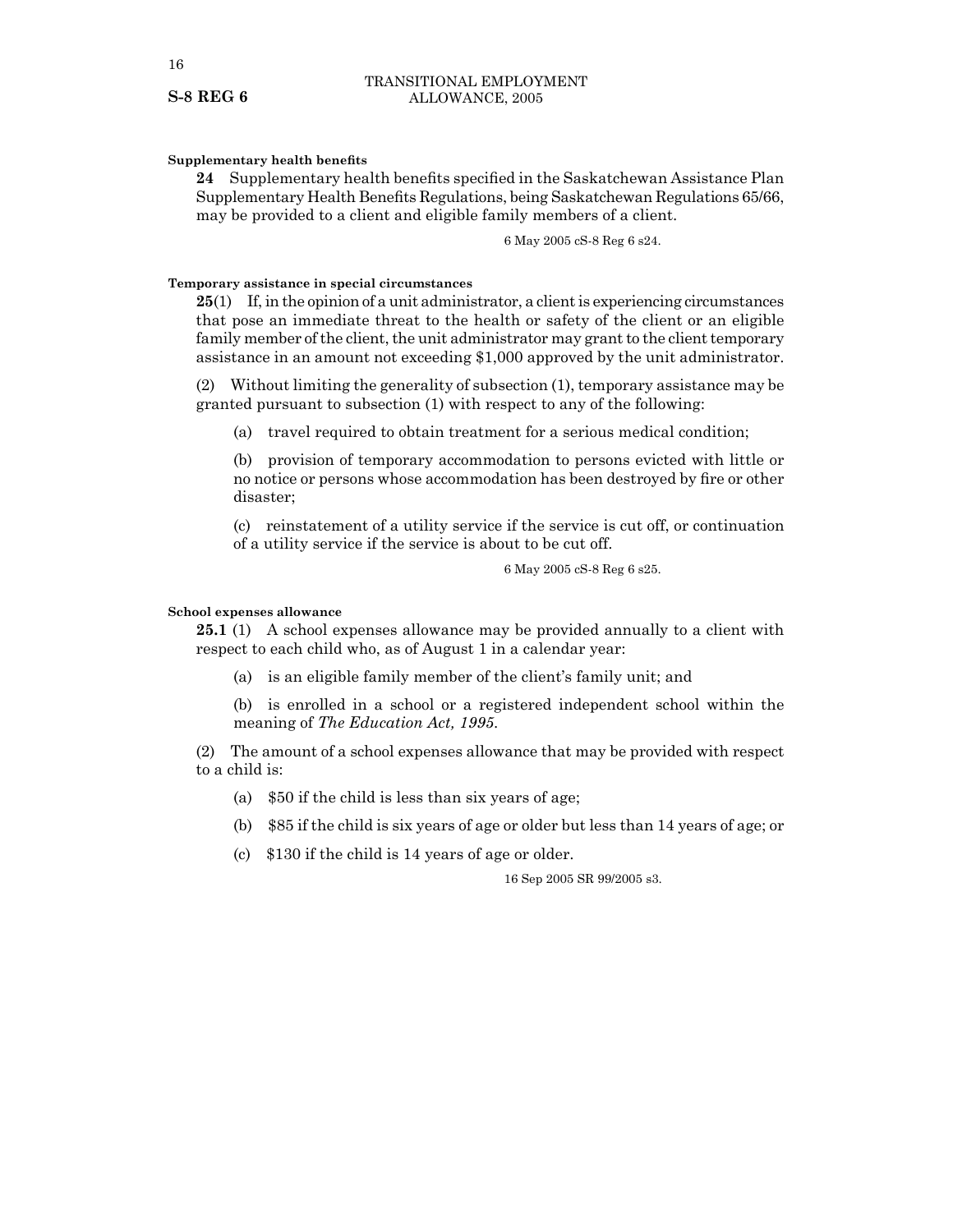Temporary energy cost allowance

**25.2** For the period commencing on December 1, 2005 and ending on April 30, 2006, a temporary energy cost allowance in the amount of \$20 per month may be provided, for the purpose of alleviating hardship resulting from high energy costs, to a client who is receiving a general living allowance pursuant to subsection 16(1).

25 Nov 2005 SR 124/2005 s4.

#### **Report of changes**

**26**(1) A client must report immediately to the ministry:

(a) any changes in the composition of the client's family unit or in the factors relating to the eligibility of family members;

- (b) any offer of employment received by the client or the client's spouse;
- (c) any changes in:
	- (i) the income of the client or the client's spouse;
	- (ii) the place of residence or the mailing address of the client;
	- (iii) the type of the client's accommodation; or
	- (iv) the number or type of utilities that the client pays for; or

(d) the ceasing of the client or the client's spouse to work, to actively seek employment, to participate in a pre-employment program or to receive a pre-employment service.

(2) A client must, from time to time in accordance with subsections (3) and (4), submit a report to the ministry:

(a) with respect to the occurrence of any of the matters described in subsection (1); or

(b) if none of the matters described in subsection (1) has occurred, with respect to that fact.

(3) A unit administrator shall determine an appropriate reporting period for a client and shall give written notice to the client of the client's reporting period and the first reporting date at least 15 days before the first reporting date.

(4) A client shall submit a report described in subsection (2):

(a) on or before the first reporting date; and

(b) after the first reporting date, not later than the last day of the reporting period mentioned in subsection (3).

(5) **Repealed**. 20 Jne 2008 SR 42/2008 s3.

(6) Subject to subsections (7) and (8), a report required by this section may be made by telephone or in writing.

(7) Subject to subsection (8), if a client makes a report by telephone, the client must confirm that report in writing and submit documents verifying the changes, if any, within 15 days after making the report by telephone unless the unit administrator waives the requirement.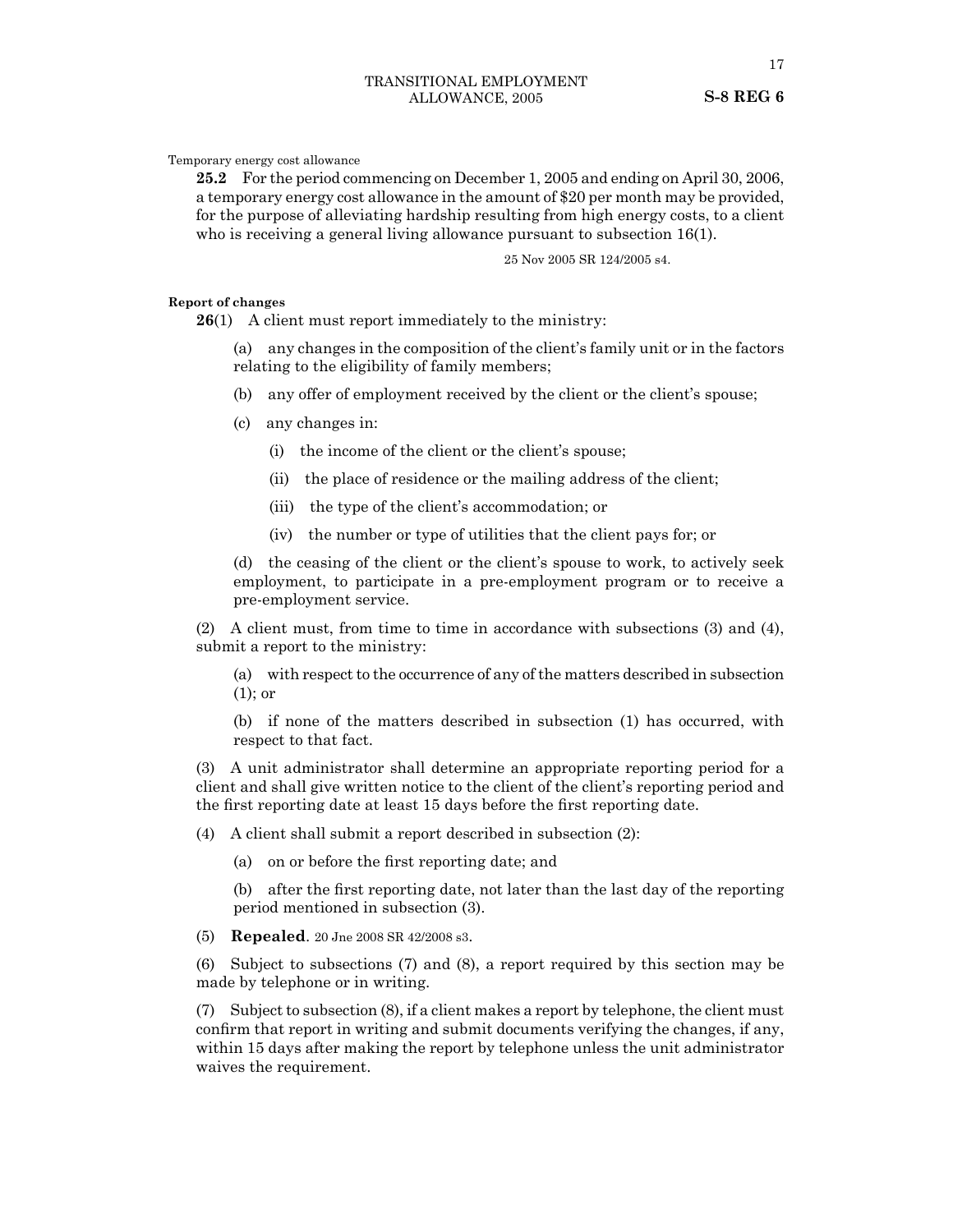(8) A report pursuant to subsection (2) made in writing or a written confirmation pursuant to subsection (7) of a report made by telephone must be on a form supplied by the ministry.

> 6 May 2005 cS-8 Reg 6 s26; 20 Jne 2008 SR 42/2008 s3; 4 Aug 2017 SR 82/2017 s8.

#### **Reassessment**

**27** A unit administrator must reassess the amount of a transitional employment allowance to be paid to a client if changes in circumstances affect the amount of the transitional employment allowance to which the client is entitled.

6 May 2005 cS-8 Reg 6 s27.

#### **Termination**

**28**(1) A unit administrator may terminate the payment of a transitional employment allowance to a client if:

(a) the client or the client's spouse obtains employment and fails to report that fact to the ministry;

(b) the unit administrator is satisfied that:

- (i) employment of a type that the client is capable of undertaking is available; and
- (ii) the client is refusing, without reasonable excuse, to accept that employment; or

(c) in the case of a client with a participating spouse, the unit administrator is satisfied that:

(i) employment of a type that the participating spouse is capable of undertaking is available; and

(ii) the participating spouse is refusing, without reasonable excuse, to accept that employment.

(2) A unit administrator may terminate the payment of a transitional employment allowance to a client if:

- (a) the client fails to submit a report in accordance with subsection  $26(1)$  or  $(2)$ ;
- (b) the client fails to confirm a report in accordance with subsection  $26(7)$ ;

(c) changes in circumstances affect the eligibility of the client to receive a transitional employment allowance;

(d) the unit administrator determines that the client is not able to work, actively seek employment, participate in a pre-employment program or receive a pre-employment service;

(e) the client fails to work, actively seek employment, participate in a pre-employment program or receive a pre-employment service;

(f) if the client's spouse is a participating spouse:

(i) the unit administrator determines that the spouse is not able to work, actively seek employment, participate in a pre-employment program or receive a preemployment service; or

(ii) the spouse fails to work, actively seek employment, participate in a preemployment program or receive a pre-employment service.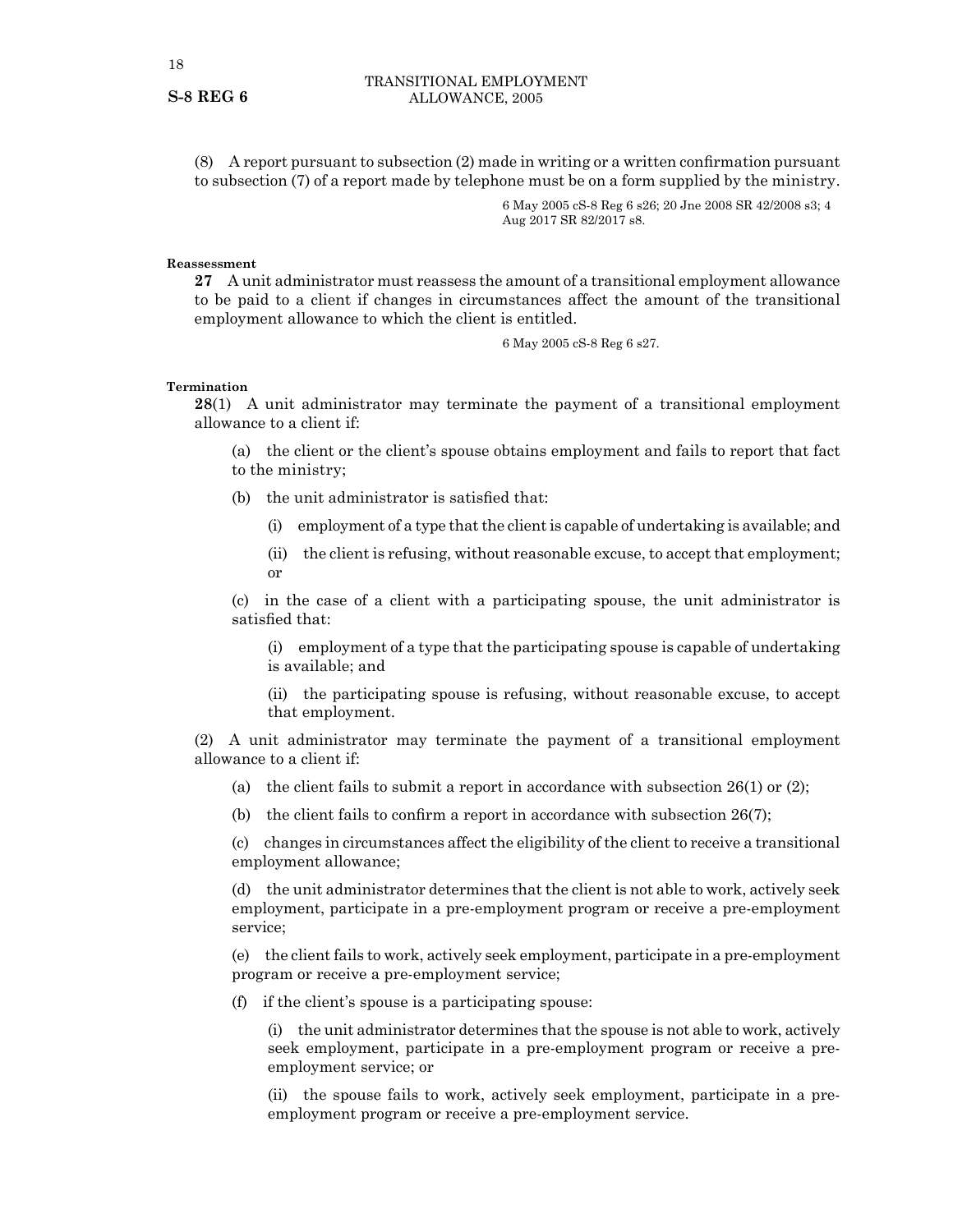(3) **Repealed**. 20 Jne 2008 SR 42/2008 s4.

6 May 2005 cS-8 Reg 6 s28; 20 Jne 2008 SR 42/2008 s4; 4 Aug 2017 SR 82/2017 s9.

#### **Notice of change in amount, termination**

**29** If the amount of a client's transitional employment allowance is changed as a result of a reassessment pursuant to section 27 or a client's entitlement to receive a transitional employment allowance is terminated pursuant to section 28, written notice of the change or the termination is to be given to the client by the ministry.

> 6 May 2005 cS-8 Reg 6 s29; 4 Aug 2017 SR 82/2017 s10.

#### **Reconsideration**

**30**(1) Within 15 days after the date of the decision, a client may request a unit administrator to reconsider a written decision with respect to any of the following matters:

- (a) reassessment of eligibility;
- (b) termination of entitlement to receive a transitional employment allowance;
- (c) assessment of an overpayment.

(2) A unit administrator who receives a request pursuant to subsection (1) must reconsider the decision that is the subject of the request within seven days after receiving the request and provide the client with a written decision as soon as is reasonably possible.

> 6 May 2005 cS-8 Reg 6 s30; 5 Jly 2019 SR 45/2019 s8.

#### **Appeal**

**31**(1) Within 15 days after the date of the decision being appealed, a client may appeal a written decision of a unit administrator made on a reconsideration pursuant to section 30 with respect to any of the following matters:

- (a) assessment or reassessment of eligibility;
- (b) termination of entitlement to receive a transitional employment allowance.

(2) An appeal of a decision mentioned in subsection (1) may be made to an appeal committee established by the minister pursuant to subsection 10(1) of *The Social Services Administration Act*.

(3) Section 36 of the SAP regulations applies, with any necessary modification, to an appeal pursuant to subsection (1).

(4) A client may appeal a written decision of a unit administrator respecting the assessment of an overpayment in accordance with the Act.

> 6 May 2005 cS-8 Reg 6 s31; 4 Aug 2017 SR 82/2017 s11; 5 Jly 2019 SR 45/2019 s9.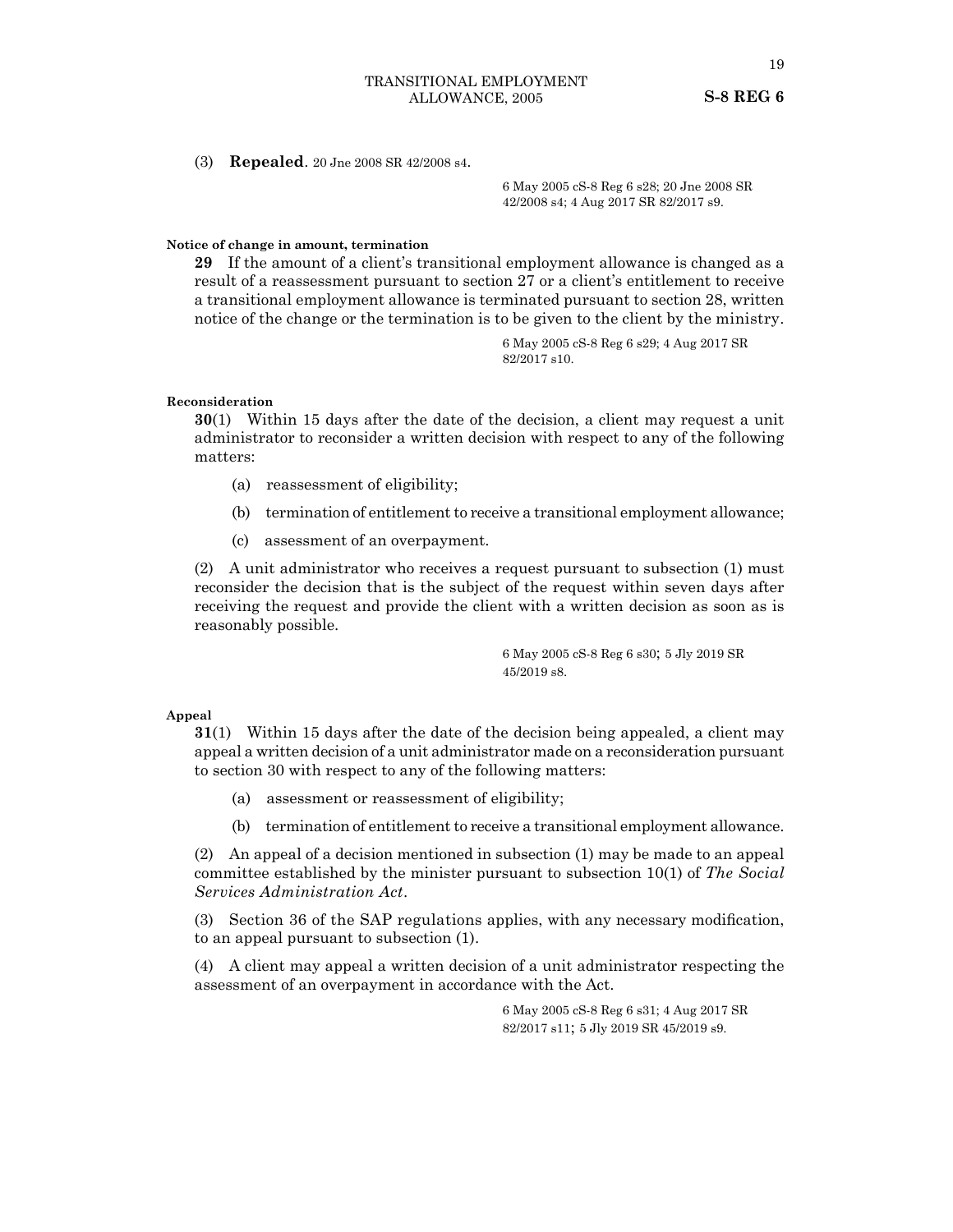#### **Further appeal**

**32**(1) Within 15 days after the date of the decision being appealed, a client or a unit administrator may appeal a decision of the appeal committee pursuant to section 31 to the Social Services Appeal Board established pursuant to section 10 of *The Social Services Administration Act*.

(2) Section 37 of the SAP regulations applies, with any necessary modification, to an appeal pursuant to subsection (1).

> 6 May 2005 cS-8 Reg 6 s32; 4 Aug 2017 SR 82/2017 s12; 5 Jly 2019 SR 45/2019 s10.

#### **Interim allowance pending appeal**

**33**(1) If a client requests a reconsideration of a decision pursuant to section 30, the unit administrator may grant to the client an interim allowance that is payable during the period commencing on the day on which the request for reconsideration is received by the unit administrator and ending on the earliest of the following:

(a) the day on which the unit administrator, as a result of a reconsideration, reverses the original decision and makes a new decision in favour of the client;

(b) the day on which the right to commence an appeal pursuant to section 31 expires with no appeal having been commenced;

(c) the day on which a decision is made in favour of the client on an appeal pursuant to section 31;

(d) the day on which the rights of the client and the unit administrator to commence a further appeal pursuant to section 32 expire with no appeal having been commenced;

(e) the day on which a decision is made on a further appeal pursuant to section 32.

(2) The amount of an interim allowance is:

(a) the total of:

(i) a general living allowance determined in accordance with subsection 16(1); and

(ii) a utilities allowance determined in accordance with subsection 18(1); or

(b) a board and room general living allowance determined in accordance with subsection 16(2).

(3) Notwithstanding any other provision of this section, if a client is granted an interim allowance pursuant to subsection (1), the interim allowance to which the client is entitled is to be calculated in accordance with the following rules:

(a) subject to clause (b), the interim allowance is to be calculated from the date of the client's application;

(b) if the interim allowance is applied for after the start of a month, the interim allowance for the first month must be prorated based on the number of days in the month for which the client is eligible to receive the interim allowance.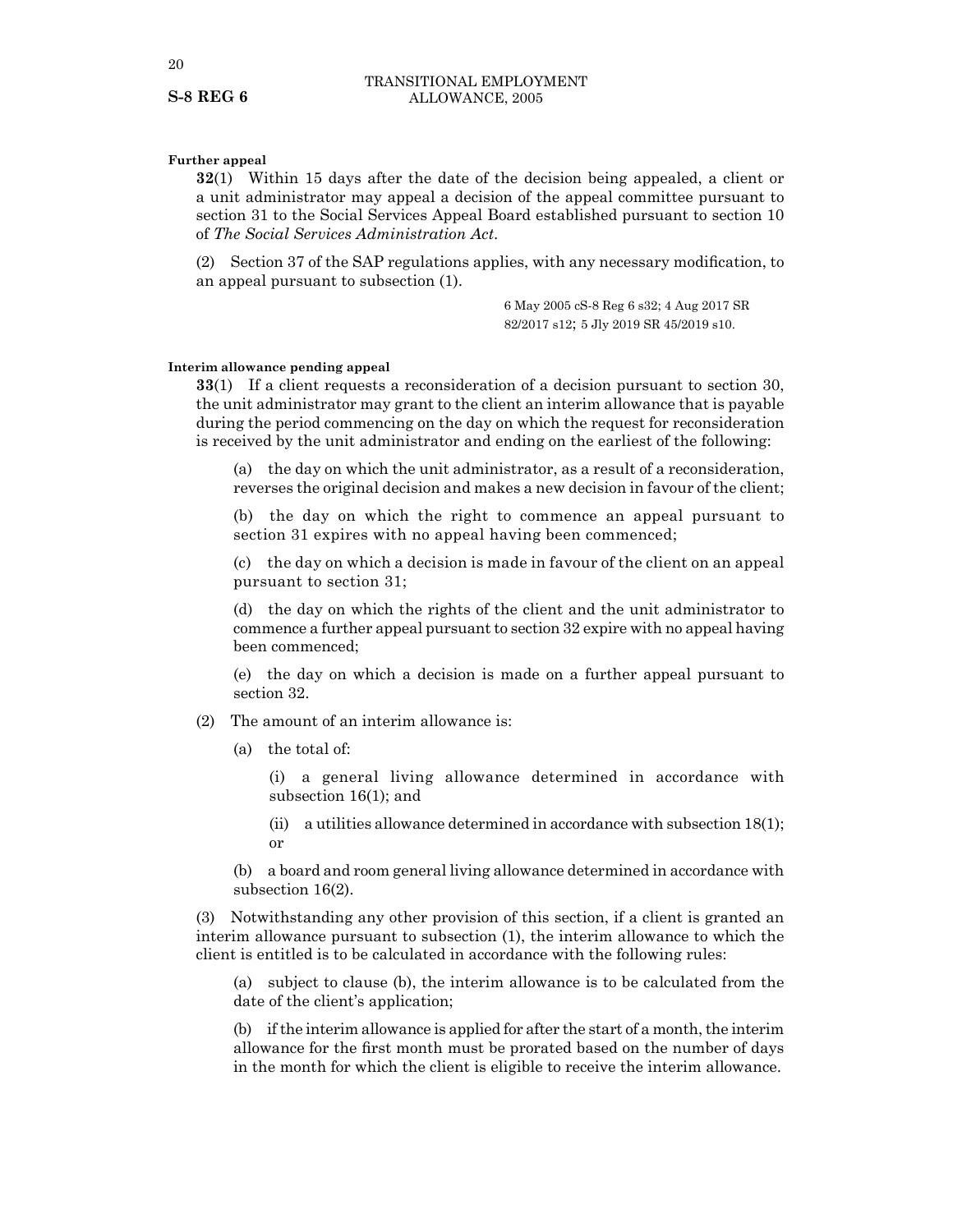(4) For the purposes of subsection (3), the number of days in a complete month is deemed to be 30.

(5) If, in the opinion of a unit administrator, exceptional circumstances exist, the unit administrator may grant, in addition to an interim allowance, an amount not exceeding \$500 that, in the opinion of the unit administrator, is necessary to meet those exceptional circumstances.

> 6 May 2005 cS-8 Reg 6 s33; 5 Jly 2019 SR 45/2019 s11.

#### **R.R.S. c.S-8 Reg 5 repealed**

**34** *The Transitional Employment Allowance Regulations* are repealed.

6 May 2005 cS-8 Reg 6 s34.

#### **Transitional**

**35**(1) Subject to subsection (2), if, immediately before the coming into force of these regulations, an individual was eligible to receive a transitional employment allowance pursuant to *The Transitional Employment Allowance Regulations* as they existed immediately before the coming into force of these regulations, the individual is eligible to receive a transitional employment allowance pursuant to these regulations until the individual ceases to be eligible in accordance with these regulations or the individual's entitlement is terminated pursuant to section 28 of these regulations.

(1.1) A school expenses allowance may be provided in accordance with section 25.1 to an individual to whom subsection (1) applies.

(1.2) A temporary energy cost allowance may be provided in accordance with section 25.2 to an individual to whom subsection (1) applies and who is receiving a general living allowance pursuant to subsection 16(1).

(2) The amount of any income that is received by eligible family members other than the spouse of an individual to whom subsection (1) applies shall not be included in reducing the amount of the individual's transitional employment allowance pursuant to subsection 15(2).

(3) An appeal commenced pursuant to *The Transitional Employment Allowance Regulations* that has not been finally determined on the coming into force of these regulations is continued and shall be determined in accordance with those regulations.

(4) Sections 30 to 33 of these regulations apply, with any necessary modification, to decisions of a unit administrator pursuant to *The Transitional Employment Allowance Regulations* for which a right of appeal existed immediately before the coming into force of these regulations, but the rights of the appellant shall be determined in accordance *The Transitional Employment Allowance Regulations* as if they were still in force.

> 6 May 2005 cS-8 Reg 6 s35; 16 Sep 2005 SR 99/2005 s4; 25 Nov 2005 SR 124/2005 s5.